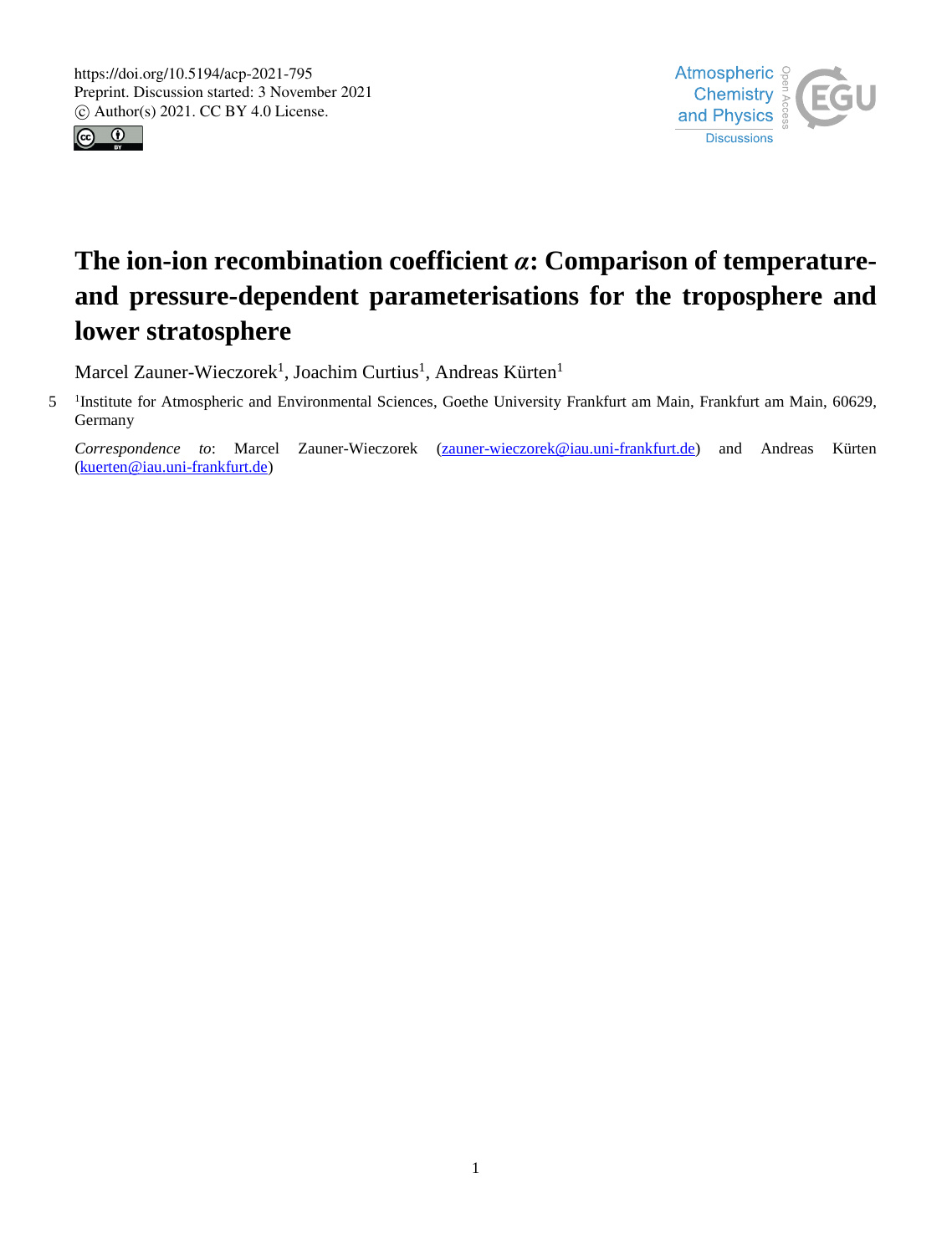



- 10 **Abstract.** Many different atmospheric, physical and chemical processes are affected by ions. An important sink for atmospheric ions is the reaction and mutual neutralisation of a positive and negative ion, also called ion-ion recombination. While the value for the ion-ion recombination coefficient *a* is well-known for standard conditions (namely  $1.7 \cdot 10^{-6}$  cm<sup>3</sup> s<sup>-1</sup>), it needs to be calculated for deviating temperature and pressure conditions, especially for applications at higher altitudes of the atmosphere. In this work, we review the history of theories and parameterisations of the ion-ion recombination coefficient,
- 15 focussing on the temperature and pressure dependencies and on the altitude range of between 0 and 20 km. Commencing with theories based on J. J. Thomson's work, we describe important semi-empirical adjustments as well as field, model and laboratory data sets, followed by a short review of physical theories that take the microscopic processes during recombination into account, including a molecular dynamics approach. We present a comparison between all theories, parameterisations, field, model, and laboratory data sets to conclude on a favourable parameterisation. While many theories agree well with field
- 20 data above approximately 10 km altitude, the nature of the recombination coefficient is still widely unknown between Earth's surface and an altitude of 10 km. According to the current state of knowledge, it appears most reasonable to assume a constant value for the recombination coefficient for this region, while we recommend using a parameterisation for altitudes above 10 km. Overall, the parameterisation of Brasseur and Chatel (1983) shows the most convincing results. The need for future research, be it in the laboratory or by means of modelling, is identified.

#### 25 **1 Introduction**

Earth's atmosphere is not only a neutral mixture of gases, but also contains gas-phase ions that are crucial to the phenomena of atmospheric electricity. They play a central role in meteorological processes in thunderstorms (Sagalyn et al., 1985), maintaining the global atmospheric electrical circuit (Harrison, 2004), the formation of aerosol particles with the ion-induced nucleation mechanism (Hirsikko et al., 2011), and the propagation of radio waves in the ionosphere (Basu et al., 1985), to

- 30 name but a few processes. It is, therefore, important to understand the production and loss of atmospheric ions. There are several sources of ions in the atmosphere, of which ionisation by galactic cosmic rays (GCRs) is the most important (Bazilevskaya et al., 2008). Close to the ground, ionisation by the radioactive decay of radon as well as lightning are further sources of atmospheric ions (Viggiano and Arnold, 1995). Further, minor sources of ionisation in the atmosphere include solar cosmic rays (also called solar energetic particles, SEPs) and magnetospheric electrons (Bazilevskaya et al., 2008). The two
- 35 important sinks for atmospheric ions are the reaction of a positive ion and negative ion, the so-called recombination, as well as the condensation of ions onto aerosol particles (Viggiano and Arnold, 1995). The ion-ion recombination coefficient *α* describes the reaction rate of the recombination of a positive and negative ion in the gas phase; its unit is  $cm<sup>3</sup> s<sup>-1</sup>$ , which is used throughout this work unless noted otherwise.

In this work, we summarise the history and fundamentals of the theory behind ion-ion recombination in Sect. 2, followed by a

40 description of empirical adjustments to the theory in Sect. 3. We focus on the applicability of the theory to atmospheric conditions, especially for the troposphere and lower stratosphere, i.e. in an altitude range of 0 to 20 km. In Sect. 4, we highlight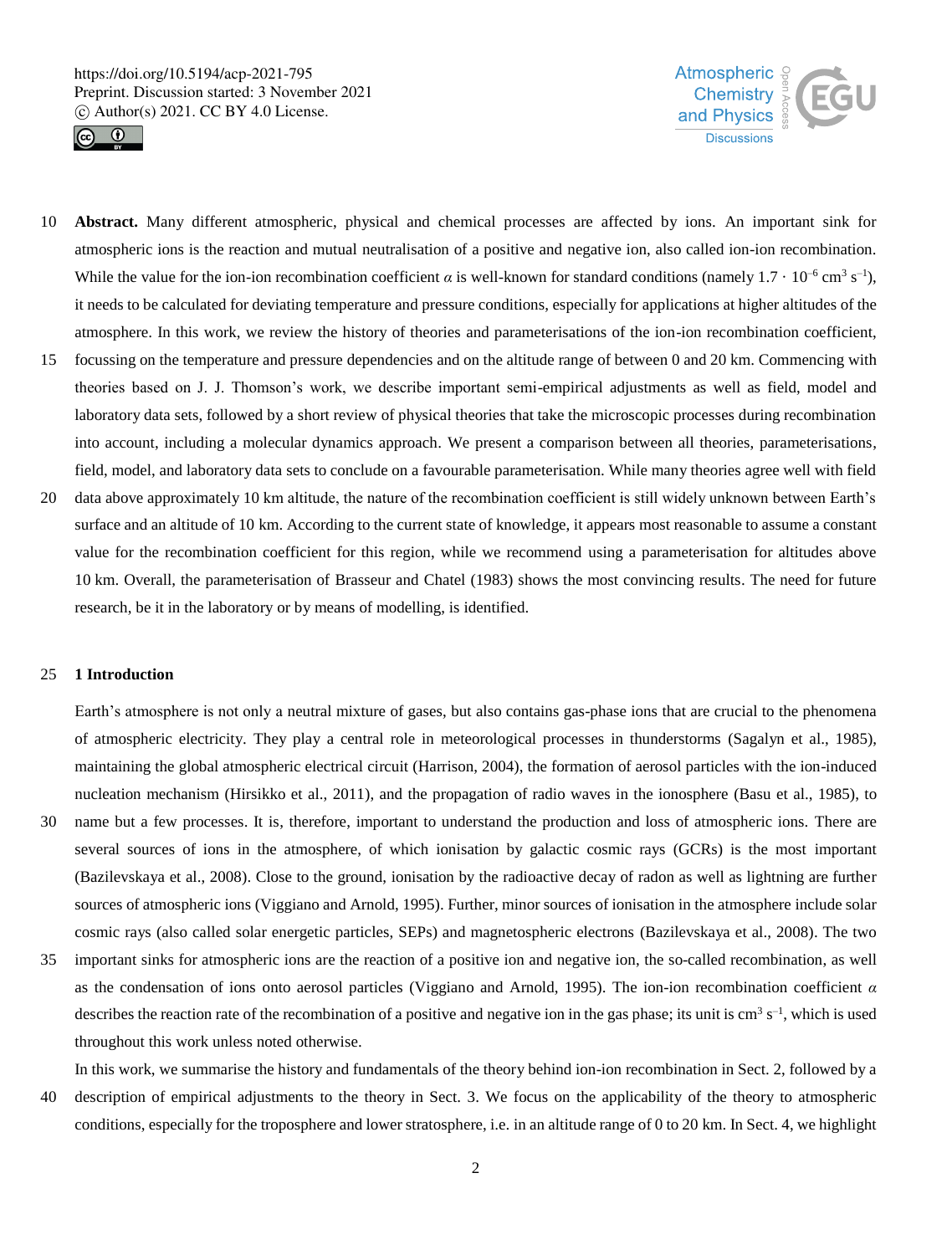



the most important advancements with respect to limiting sphere theories and describe their potential for the determination of the ion-ion recombination. We compare the available parameterisations and theories with field data, laboratory data and a model simulation for this range in Sect. 5, to conclude, finally, on the best parameterisation available today and to identify the 45 demand for future research in Sect. 6.

## **2 The fundamental theories**

The theoretical foundation of the recombination of gaseous ions was laid down by J. J. Thomson and Ernest Rutherford. The theory based on their approach is referred to as Thomson theory in the literature. In their work "On the Passage of Electricity of Gases exposed to Röntgen Rays", Thomson and Rutherford (1896) discuss, for the first time, the sources and sinks of ions

50 in the gas phase. In their experimental setup, the source of ions are X-rays while the sinks are the recombination of negative and positive ions as well as losses to the electrodes. They describe the temporal change of the number concentration of ions *n* according to Eq. (1):

$$
\frac{\mathrm{d}n}{\mathrm{d}t} = q - \alpha n^2 - L \,,\tag{1}
$$

where *q* is the ion production rate,  $\alpha$  is the ion-ion recombination coefficient, and *L* is the loss rate to the electrodes. This 55 formula already includes the assumption that the number concentrations of negative and positive ions,  $n_-\,$  and  $n_+\,$ , are about equal and, therefore, the product  $n_{-}n_{+}$  can be simplified to  $n^2$ . They conclude that when the electrode current is small ( $L \approx 0$ ) and the system is in a steady state  $(dn/dt = 0)$ , the number concentration of gas-phase ions can be calculated in a simple way (Eq. (2)):

$$
n^2 = \frac{q}{\alpha}.\tag{2}
$$

- 60 As per today's convention, *q* is the production rate for ion pairs so that *n* in Eq. (1) and (2) must be specified to be either  $n<sub>+</sub>$  or *n*–, not to be confused with  $n_{\text{total}} = n_{+} + n_{-}$ . Equation (2) can be rearranged to determine *α* when the ion pair production rate and the number concentration of positive or negative ions are known. A few years later, in 1906, the Nobel Prize in Physics was awarded to J. J. Thomson for his studies on the electrical conductivity of gases.
- Soon after Thomson and Rutherford's publication, several experiments to determine the ion-ion recombination coefficient 65 were pursued by different scientists. It was shown that  $\alpha$  is dependent on the chemical composition of the surrounding gas, as well as on the temperature and pressure. Here, we focus on experiments in air. Many of these first approaches have been reviewed by Lenz (1932), who himself had developed a sophisticated experimental setup in order to control losses due to diffusion and deposition on walls. It is remarkable that even during this time, the determined values of *α* are similar to the one used today and have not changed significantly since then. For standard conditions, i.e.  $0^{\circ}$ C and 1013 hPa, Thirkill (1913)
- 70 determined a value of  $1.7 \cdot 10^{-6}$  cm<sup>3</sup> s<sup>-1</sup>, while Thomson (1924) determined a value of  $2.0 \cdot 10^{-6}$  cm<sup>3</sup> s<sup>-1</sup>. Lenz (1932) reported  $(1.7 \pm 0.1) \cdot 10^{-6}$  cm<sup>3</sup> s<sup>-1</sup> for the conditions of 18 °C and 1013 hPa. The value for *α* used nowadays is  $1.6 \cdot 10^{-6}$  cm<sup>3</sup> s<sup>-1</sup> (e.g. Franchin et al., 2015) and is taken from Israël (1971) (which is the English translation of the first edition in German: Israël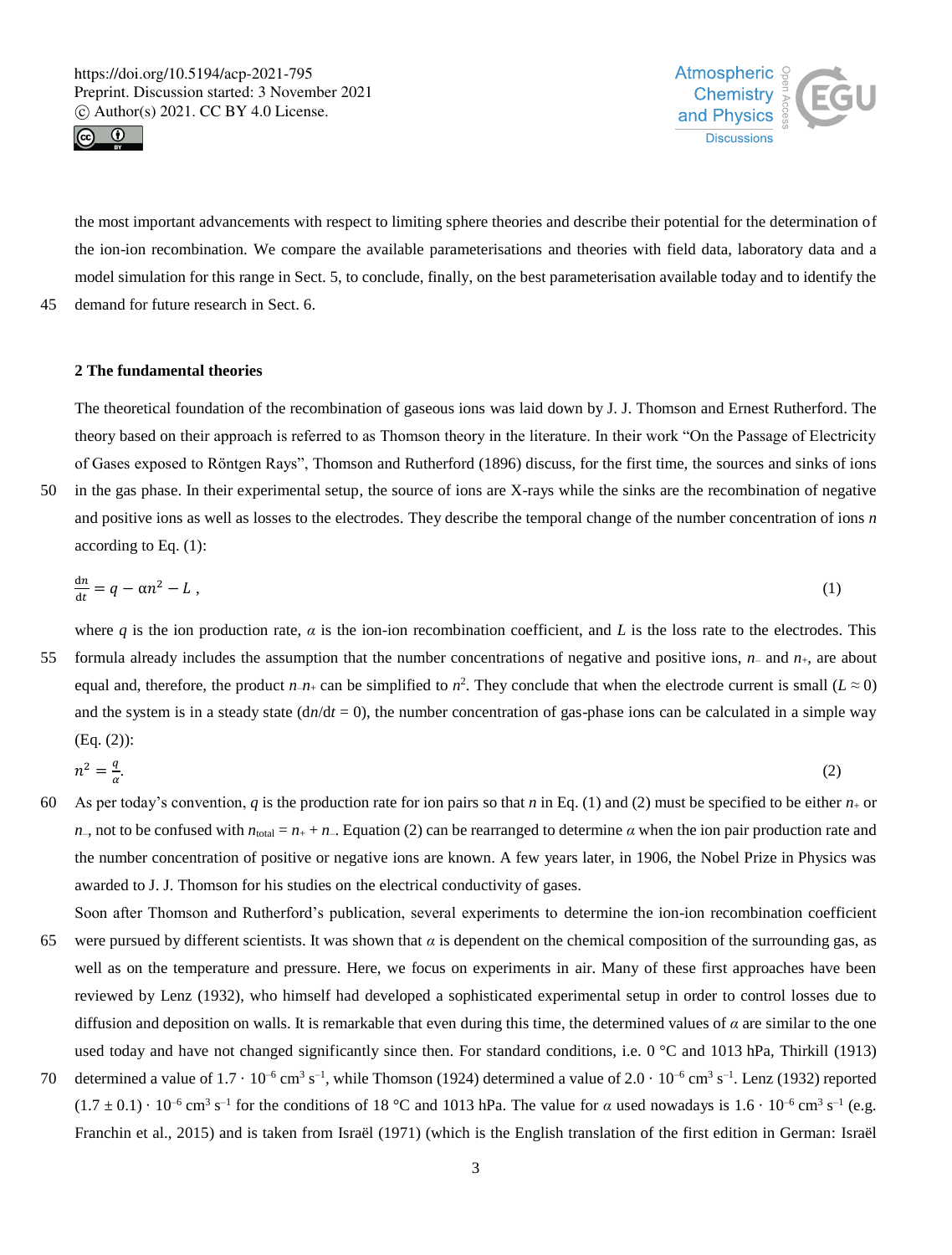



(1957)). In addition, Gardner (1938) reported the value of  $2.1 \cdot 10^{-6}$  cm<sup>3</sup> s<sup>-1</sup> for pure oxygen, 1013 hPa and 25 °C. Sayers (1938) reported a value of  $2.3 \cdot 10^{-6}$  cm<sup>3</sup> s<sup>-1</sup>, while Nolan (1943), who has also reviewed previous works, concluded on  $1.4 \cdot 10^{-6}$  cm<sup>3</sup> s<sup>-1</sup>. Within a particular uncertainty range, these values do agree quite well and no further ado appears to be necessary to discuss this value. However, the values for *α* differ tremendously when temperatures are lower than 0 °C and pressures are lower than 1013 hPa, as Lenz (1932) has already shown. Nevertheless, a correct value for *α* is crucial for the analysis of field data and for the calculations of atmospheric models at higher altitudes in the atmosphere where temperatures and pressures are different from ground level. This calls for a good understanding of the mechanisms involved in ion-ion 80 recombination and a solid parameterisation of *α*.

In a later work, Thomson (1924) explains his theory in more detail and provides a kinetic derivation of the recombination coefficient. In his approach, recombination occurs when the two oppositely charged ions collide with a neutral molecule of the surrounding gas within a certain sphere *d* around the ions. This sphere will be subject to a more detailed discussion in Sect. 4. Here, it is defined as the sphere in which the ions of opposite signs experience Coulomb attraction (Loeb, 1960). Thomson

85 deduced that  $\alpha$  is dependent on the average speeds of the two ions,  $v_+$  and  $v_-$ , respectively, according to Eq. (3) for low pressures and Eq. (4) for high pressures:

$$
\alpha = 2\pi \cdot (v_{+}^{2} + v_{-}^{2})^{0.5} \cdot d^{3} \cdot \left(\frac{1}{\lambda_{+}} + \frac{1}{\lambda_{-}}\right),\tag{3}
$$

where the pressure is low, i.e.  $d\lambda^{-1}$  is small, and where  $\lambda_+$  and  $\lambda_-$  are the mean free paths of the positive and negative ions, respectively. *d* is the radius of the (equally large) spheres around each of the ions, in which the collision occurs. This will be 90 discussed later.

$$
\alpha = 2\pi \cdot (v_+^2 + v_-^2)^{0.5} \cdot d^2,\tag{4}
$$

where the pressure is high, i.e.  $d \lambda^{-1}$  is large. From these equations, Thomson (1924) deduced that the recombination coefficient is proportional to the pressure for low pressures (because of the sum of the reciprocal mean free paths of the ions), whereas it is independent of the pressure for high pressures. This was supported by the measurements of Thirkill (1913) who found *α* to

- 95 be proportional to the pressure throughout the measurement range of approximately 200 to 1000 hPa. Thus, the pressure regime of 1013 hPa and below is included in the low-pressure scenario. The transition pressure from the low-pressure to the highpressure regime is clearly above 1013 hPa and, thus, beyond the concern of atmospheric application. The temperature dependence is given as  $\alpha \sim T^{-2.5}$  for low pressures and  $\alpha \sim T^{-1.5}$  for high pressures because  $d \sim T^{-1}$  and  $v_{+,-} \sim T^{0.5}$  (Thomson, 1924). Hence, the recombination coefficient decreases with rising temperature for pressures below 1013 hPa. For the 100 troposphere, this leads to a somewhat counterbalancing effect on  $\alpha$  for increasing altitudes when both the temperature and the
- 

pressure drop simultaneously.

Another approach to explain the recombination of ions was introduced by Langevin (1903a, 1903b) whose ansatz is based on the speeds of ions in an electrical field, as opposed to the thermodynamic approach of Thomson. To account for the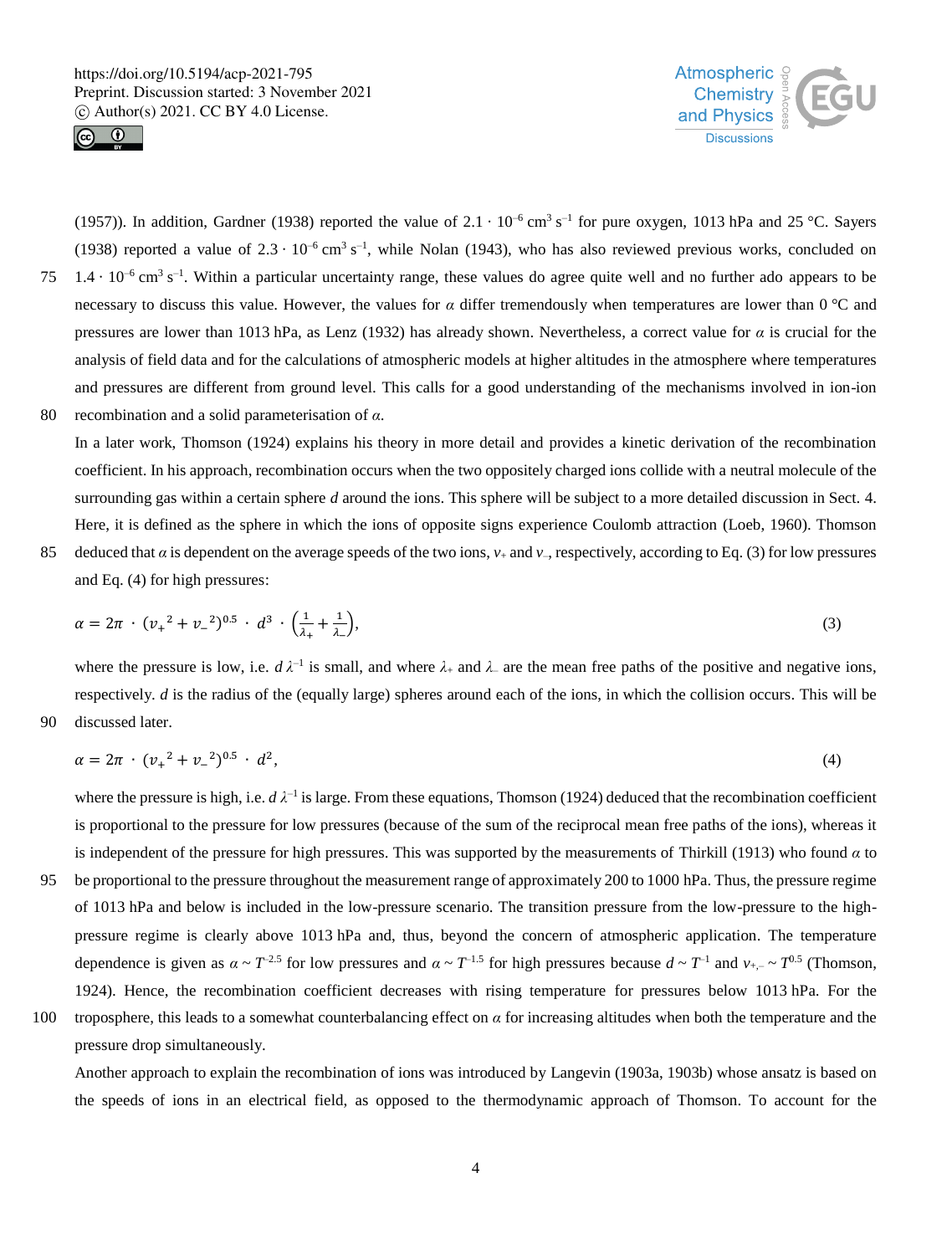$r^2$ 





effectiveness of collisions of a negative and positive ion with regard to recombination, Langevin introduced the ratio of 105 successful recombinations per collision,  $ε$ <sub>L</sub>, which is included in the formula proposed by him to determine *α* (Eq. (5)):

$$
\alpha = 4\pi \cdot (\mu_+ + \mu_-) \cdot \varepsilon_L,\tag{5}
$$

where  $\mu_+$  and  $\mu_-$  are the ion mobilities of the positive and negative ions, respectively, defined by Eq. (6a) and (6b):

$$
v_{+} = \mu_{+} \cdot \left(E + \frac{e}{r^{2}}\right),
$$
\n
$$
v_{-} = -\mu_{-} \cdot \left(E + \frac{e}{r^{2}}\right),
$$
\n
$$
(6a)
$$
\n
$$
v_{-} = -\mu_{-} \cdot \left(E + \frac{e}{r^{2}}\right),
$$
\n
$$
(6b)
$$

110 where  $v_+$  and  $v_-$  are the speeds of the positive and negative ions, respectively, E is the external electrical field, and  $e \cdot r^{-2}$  is the electrical field produced by the ions. Here, *e* is the elementary charge and *r* is the distance between the two ions of opposite charge (Langevin, 1903a). The consideration of the recombination efficiency leads to an adapted term for the recombination sink (Langevin, 1903a), shown in Eq. (7):

$$
\frac{dn_{\pm}}{dt} = -4\pi \cdot (\mu_{+} + \mu_{-}) \cdot \varepsilon_{\mathrm{L}} \cdot n_{+} \cdot n_{-}.\tag{7}
$$

- Langevin (1903b) further determined the pressure dependence of  $ε$ <sub>L</sub> (and, thus, of *α*). For 1013 hPa,  $ε$ <sub>L</sub> = 0.27 and  $ε$ <sub>L</sub> ~  $p$ <sup>2</sup> (and, thus,  $\alpha \sim p^2$ ) for pressures below 1013 hPa. This, however, is in contradiction to Thomson (1924) who stated that  $\alpha \sim p$  for low pressures. Loeb and his colleagues later argued that the assumptions made by Langevin to calculate  $\varepsilon_L$  are based on incorrect, sometimes even antithetical assumptions. They even stated that this correction factor was only introduced to make the experimental results fit the theoretical ones. The application of Langevin theory is only considered valid for very high pressures
- 120 (above approximately 10 atm) (Loeb and Marshall, 1929; Gardner, 1938; Loeb, 1960) and is, thus, not within the focus of this work.

Loeb and Marshall (1929) greatly advanced and refined the Thomson theory. They introduced the concept of a ternary, or three-body, recombination (without calling it this way). This means that the collision of the two ions of opposite sign needs a neutral collision partner to dissipate excess energy. This mechanism is opposed to the two-body, or binary, recombination 125 where two ions recombine upon collision without energy dissipation by a third body. Loeb and Marshall (1929) introduce a

probability term, similar to Langevin, for collisions leading to recombination, extending Eq. (4) to a more refined Eq. (8):

$$
\alpha = \pi \cdot d^2 \cdot \left( U_+^2 + U_-^2 \right)^{0.5} \cdot \left[ 1 - \frac{\lambda^2}{2d^2} \cdot \left( 1 - e^{-2d/\lambda} \cdot \left( \frac{2d}{\lambda} + 1 \right) \right) \right]^2, \tag{8}
$$

where the ratio  $2d \cdot \lambda^{-1}$  is defined as x. With a number of assumptions and simplifications, and together with validation from experimental work, Gardner (1938) summarised the previous findings and advanced them to a set of equations (Eq. (9) to (12)) 130 that contain macroscopic quantities that are more accessible for direct observation:

$$
\alpha = 1.9 \cdot 10^{-5} \cdot \left(\frac{273}{T}\right)^{1.5} \cdot \left(\frac{1}{M}\right)^{0.5} \cdot \varepsilon_{\text{T}}, \text{ where}
$$
\n
$$
\tag{9}
$$

$$
\varepsilon_{\rm T} = 2w - w^2,\tag{10}
$$

$$
w = 1 - 2 \cdot \frac{[1 - e^{-x'} \cdot (x + 1)]}{x'^2}, \text{ and} \tag{11}
$$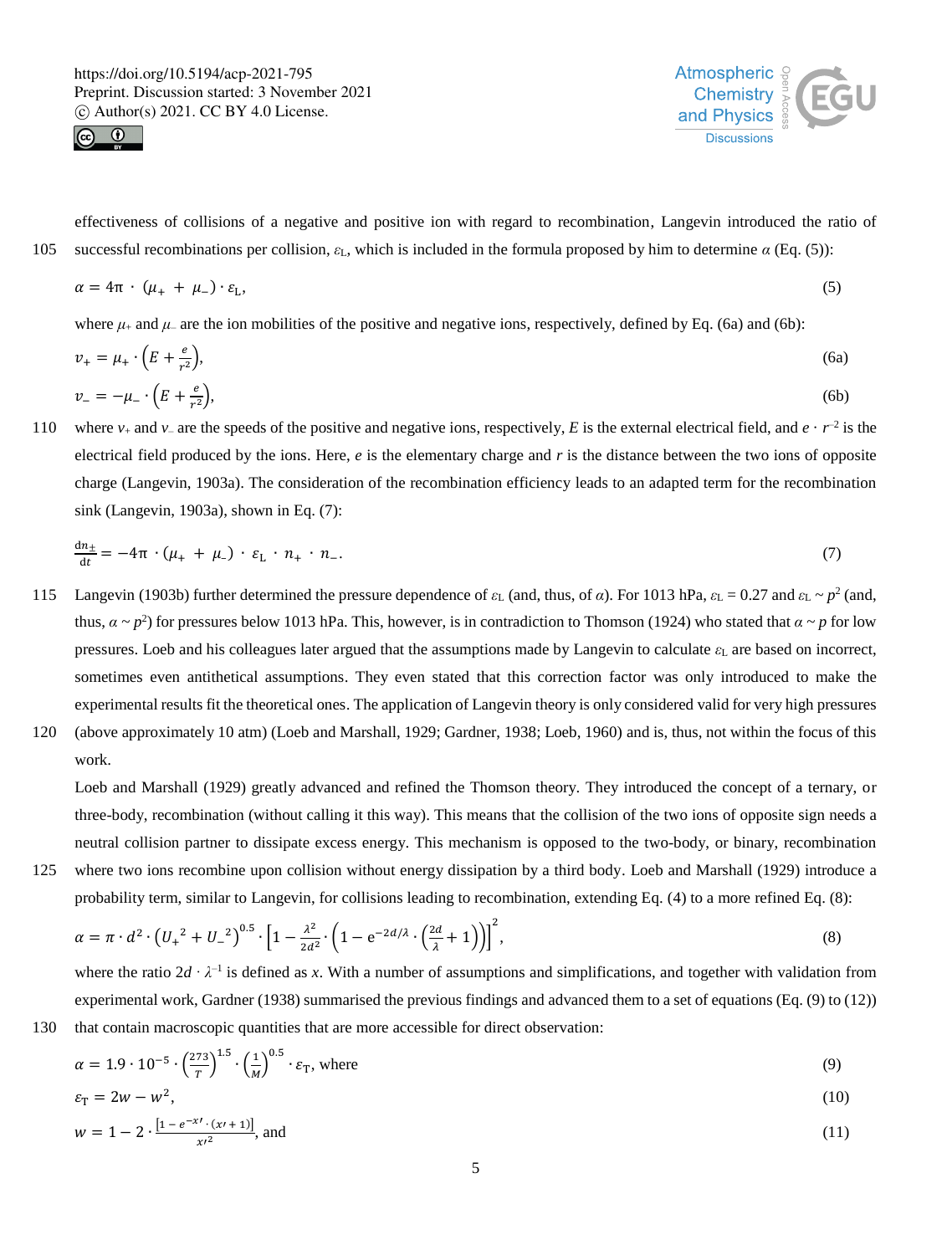



$$
x' = 0.810 \cdot \left(\frac{273}{T}\right)^2 \cdot \left(\frac{p}{760}\right) \cdot \frac{\lambda_{\text{air}}}{\lambda},\tag{12}
$$

- 135 where *T* is the temperature in K, *M* is the molecular mass in amu,  $\varepsilon_T$  is the recombination probability upon collision, *p* is the pressure in Torr,  $\lambda_{air}$  is the mean free path of the surrounding air,  $\lambda$  is the mean free path of the ions, and the ratio  $\lambda_{air} \cdot \lambda^{-1} = 5$ . Here, *x* is not defined by the ratio of *d* and  $\lambda$  anymore, but by *T*, *p*, and the ratio  $\lambda_{\text{air}} \cdot \lambda^{-1}$ , and is therefore denoted as *x*'. Importantly, Loeb and Marshall (1929) also discuss the limitations of their approach. Firstly, the exact masses of the ions are unknown, as clustered ions and ions from impurities in the sample gas can also occur. This has a non-negligible effect on the
- 140 value of the recombination coefficient. They argue that this circumstance could be the reason for the variation of results between different authors. Apart from the difference in ion mass, the property of free electron pairs in the surrounding gas may also influence the recombination (Loeb and Marshall, 1929). Secondly, based on the observation that at low temperatures, the measured  $\alpha$  value is much smaller than the calculated one, they discuss whether the presumed power of  $-1.5$  for the *T* dependence might be overestimated.
- 145 **Table 1: Selection of ion-ion recombination theories described in detail by Loeb (1960).**

| Theory                     | Pressure range                 | Conditions                | $p$ and $T$<br>dependence | Description                                                                                       |
|----------------------------|--------------------------------|---------------------------|---------------------------|---------------------------------------------------------------------------------------------------|
| Langevin                   | $100$ to $20$ atm              | $d > r_0 > \lambda$       | $p^{-1}$ , no T dep.      | both ions inside $d$ , no diffusive approach                                                      |
| Langevin-Harper            | $20 \text{ to } 2 \text{ atm}$ | $r_0 > d > \lambda$       | $p^{-1}$ , no T dep.      | diffusion towards $d$ , collision inside $d$ certain                                              |
| Thomson                    | 1013 to $0.01$ hPa             | $r_0 > d \approx \lambda$ | $p^{-0.5}$ , $T^{-1.5}$   | random diffusive approach, finite collision<br>probability $\varepsilon$                          |
| Collision cross<br>section | $< 0.01$ hPa                   | $\lambda > r_0 > d$       | no $p$ dep., $T^{-0.5}$   | collision probability $\varepsilon \approx 0$ , collision driven by<br>cross section (ionosphere) |

A detailed overview of the different theories and their experimental validations can be found in Loeb (1960) (second edition of Loeb (1955)) where he discusses ion-electron and ion-ion recombination. For the latter, cases of α particle- or X-ray-induced ion production are also described that feature a non-uniform spatial ion distribution. Until the beginning of the 1980s, it was

- 150 hypothesised that, in general, ions are not uniformly distributed in the atmosphere, because the ions are produced along the GCR paths and diffusion may not be sufficiently fast. Bates (1982) showed that ions are mixed sufficiently rapidly in the atmosphere so that the assumption of a uniform ion concentration of the "volume recombination" theories, described in the following, is valid. In Table 1, a selection of recombination theories discussed in detail by Loeb is given. Above atmospheric pressure, Langevin theory is applied. Loeb subclassifies it, firstly, to the range of 20 to 100 atm where there is no diffusional
- 155 approach of the ions towards each other because they are already within the Coulomb attractive radius *d* and, secondly, to the range of 2 to 20 atm (called Langevin-Harper theory), where the initial distance of the ions *r*<sup>0</sup> is greater than *d* and so they first have to diffuse towards each other. The subsequent collision inside *d* is almost certain because of the high pressure. For the pressure range of 0.01 to 1013 hPa, i.e. for the lower and middle atmosphere, Thomson theory is applicable. Here, the initial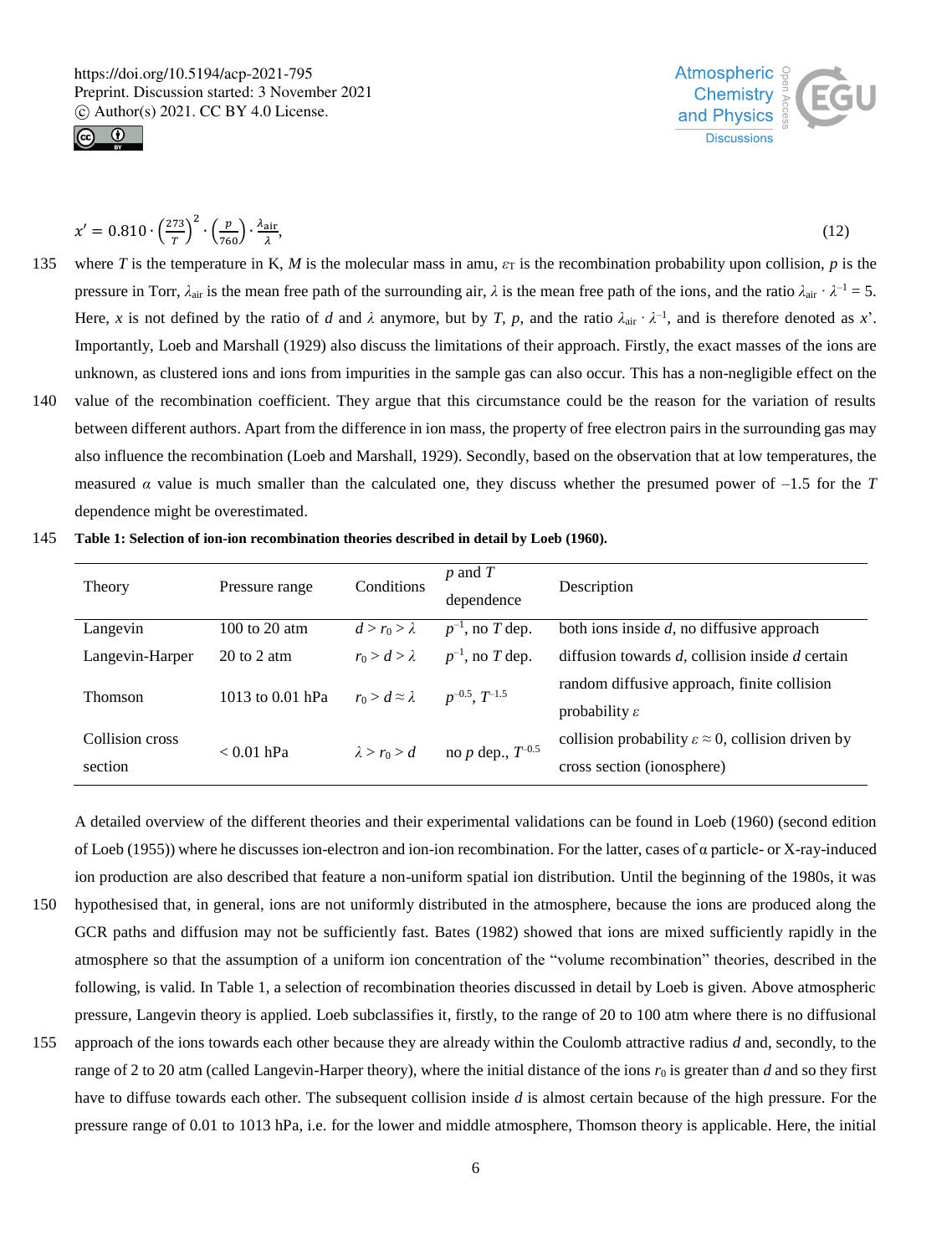



distance of the ions is greater than *d* and the mean free path *λ*, therefore a random diffusive approach is necessary. Within *d*, 160 the collision probability  $\varepsilon$  is less than 1. Below 0.01 hPa, i.e. in the ionosphere, the collision probability becomes almost 0 and, thus, the collision is then governed by the collision cross section. For super-atmospheric pressures (i.e. in the Langevin regime), *α* is dependent on  $p^{-1}$  and almost independent of *T* (for *p* = const.). In the Thomson regime (i.e. from 1013 to 0.01 hPa), *α* is dependent on  $p^{-0.5}$  and  $T^{-1.5}$ , while in the cross section regime (i.e. < 0.01 hPa), it is independent of the pressure and dependent on  $T^{-0.5}$ . The radius *d* is derived from equalising the Coulomb potential energy  $(e^2 d^{-1})$  and the thermal energy of motion of the 165 surrounding molecules and ions in the absence of an electrical field,  $1.5 k<sub>B</sub>T$  (Loeb, 1960), as shown in Eq. (13):

$$
d = \frac{e^2}{1.5 \cdot k_B T}.\tag{13}
$$

Loeb (1960) stresses that the pre-factor value of 1.5 for the thermal energy is debated, ranging from 1 (Tamadate et al., 2020), 1.5 (Thomson, 1924), and 2.4 (Natanson, 1959a) to 6 (Loeb and Marshall, 1929), amongst others. Loeb and Marshall (1929) approximate the radius  $d$  to be in the order of 10 nm when the value of  $6 \, k_B T$  is used for the thermal energy. Thus, a rough 170 estimate of 10 to 60 nm for *d* can be derived from different Thomsonian theories.

A detailed derivation of all theories and the above mentioned equations is given within Loeb (1960). In his work, the only variation in the Thomson parameterisation for *α* from the one presented by Gardner (1938) is the first factor in the formula for the recombination coefficient, as shown in Eq. (14):

$$
\alpha = 1.73 \cdot 10^{-5} \cdot \left(\frac{273}{T}\right)^{1.5} \cdot \left(\frac{1}{M}\right)^{0.5} \cdot \varepsilon_{\text{T}}.\tag{14}
$$

- 175 Israël (1957) has further altered this parameterisation. He also included the few experimental data available at that time into his parameterisation. In the derivation of the formula, he used the normal value of  $1.6 \cdot 10^{-6}$  cm<sup>3</sup> s<sup>-1</sup> for *α*, however, he did not include a reference for this. Furthermore, he stated that the recombination of small negative and small positive ions are accompanied by the recombination of small and big ions and, also, of small ions with neutrals, so that a whole equation system of recombination rates would result. He proposed the slightly altered parameterisation of the small ion recombination according
- 180 to Eq. (15):

 $\overline{1}$ .

$$
\alpha = 1.95 \cdot 10^{-6} \cdot \left(\frac{273}{T}\right)^{1.5} \cdot f(x'), \text{ where } (15)
$$

$$
f(x') = 1 - \frac{4}{x'^2} \cdot [1 - e^{-x'} \cdot (x' + 1)]^2,\tag{16}
$$

where *x*' is given in Eq. (12) and  $\lambda_{air} \cdot \lambda^{-1} \approx 3$  for air. The molecular mass is not included anymore. Note that Gardner (1938) and Loeb (1960) used the value of 5 for  $\lambda_{\text{air}} \cdot \lambda^{-1}$ .

185 In the course of time, additional sinks for atmospheric ions, other than the ion-ion recombination process, have been discussed. Lenz (1932) explained the strong deviations observed between several experimentally derived values for *α* by the authors' negligence of losses due to their experimental setups, for example, by wall losses. In addition, the attachment of ions to aerosol particles suspended in the surrounding gas has been found to cause problems in the quantification of *α*, especially in field studies performed in the atmosphere (Rosen and Hofmann, 1981; Morita, 1983), while Franchin et al. (2015), who conducted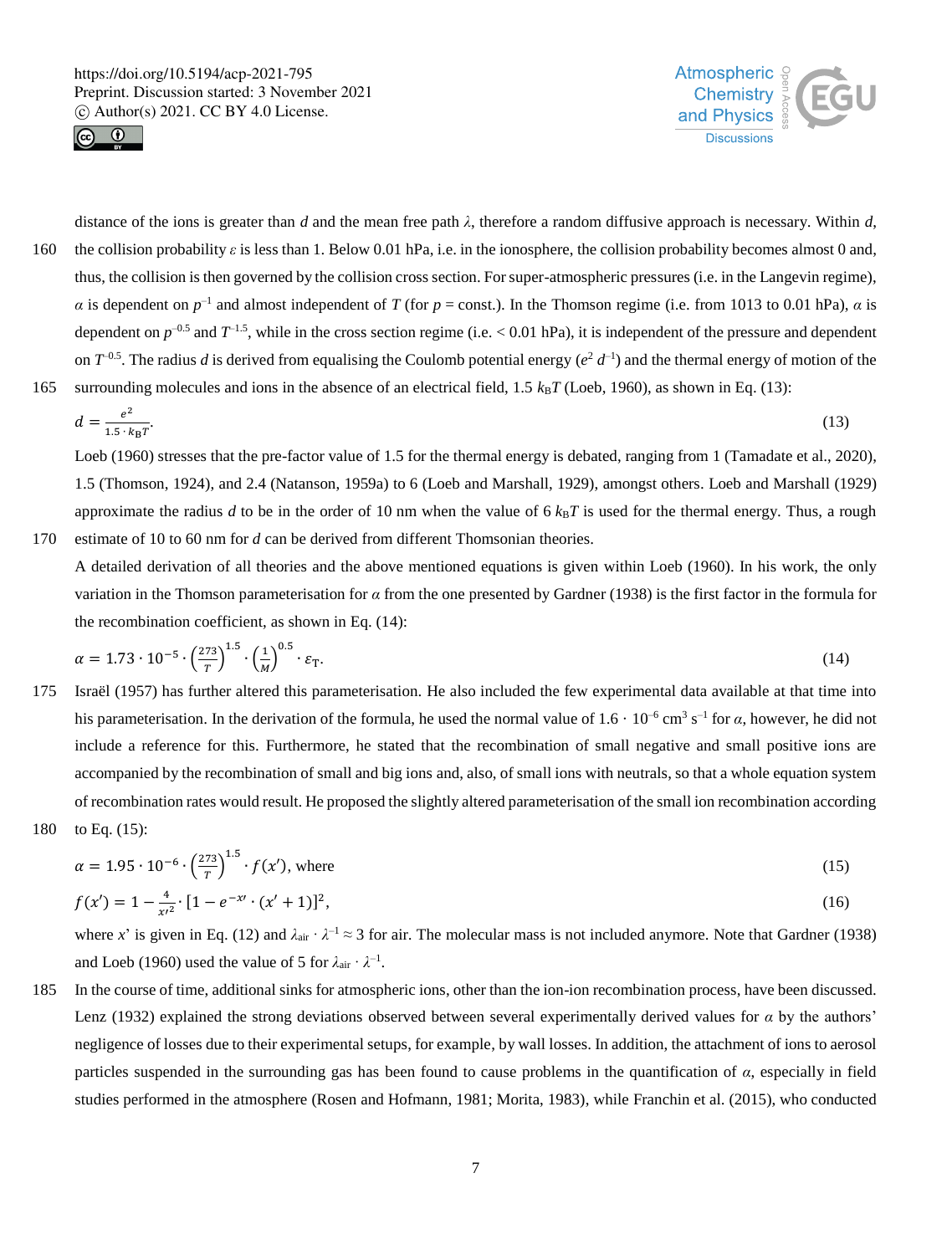



190 chamber experiments, included the aerosol sink and wall losses to their calculations. Nevertheless, the theory of ion-ion recombination experienced more advances in the decades following Loeb, Gardner and Israël, as discussed in the next section.

#### **3 Empirical adjustments to Thomson theory**

The next important theoretical step in order to understand and predict the ion-ion recombination was to investigate further the different influences of binary and ternary collisions on the recombination coefficient. Smith and Church (1977) determined

- 195 the recombination rates of  $NO^+$  and  $NO_2^-$  in an experimental setup for different temperatures and pressures typical for the atmosphere. They inferred the binary  $(\alpha_2)$  and ternary  $(\alpha_3)$  recombination rates for different altitudes. They found that above 30 km, where air is less dense, the binary recombination is dominant, while below 30 km, where air is denser and three-body collisions become more likely, the ternary recombination is more important. For ground level, they determined a rather high value of  $\alpha_3 = 3 \cdot 10^{-6}$  cm<sup>3</sup> s<sup>-1</sup>. Interestingly, the total ion-ion recombination rate is almost constant throughout the whole
- 200 troposphere according to their work. Only above 10 km, does the value decrease until an altitude of about 50 km. With regard to the temperature, they determined a dependency of  $T^{-0.4}$  from their data for binary recombination. For the ternary recombination, they expected a dependency of  $T^{2.5}$  to  $T^{-3}$ , while Fisk et al. (1967) even determined  $T^{4.1}$  in a recombination experiment with Tl<sub>2</sub>I<sup>+</sup> and TlI<sub>2</sub><sup>-</sup>. Smith and Church (1977) have inferred an equation for the binary recombination from further experiments (Eq. (17)), which was later adapted by Bates (1982) (Eq. (18)):

$$
205 \quad \alpha_2 = 6.8 \cdot 10^{-7} \cdot T^{-0.4} \text{ and } \tag{17}
$$

$$
\alpha_2 = 5 \cdot 10^{-8} \cdot \left(\frac{300}{T}\right)^{0.5},\tag{18}
$$

where *T* is in K. Furthermore, Smith and Adams (1982) presented a parameterisation valid for the altitude range of 10 to 60 km; this is simple because it only depends on the altitude, as Eq. (19) shows:

$$
\alpha = 1.63 \cdot 10^{-5} \cdot e^{-\frac{h}{7.38}} + 5.25 \cdot 10^{-8},\tag{19}
$$

- 210 where *h* is the altitude in km. The two terms of Eq. (19) represent the ternary and binary recombination, respectively. Bates (1982) criticised that the binary and ternary recombination rates had been erroneously considered additive in previous works, stating that both processes are not independent of each other. Instead of the binary recombination rate *α*2, he defined the enhancement due to the binary channel,  $\Delta \alpha_2$ , and calculated  $\alpha_3$ ,  $\Delta \alpha_2$ , and the resulting total recombination coefficient,  $\alpha_T$ , in a Monte Carlo simulation for altitudes between 0 and 40 km. Interestingly, Smith, Church, Adams and Bates have never
- 215 cited the works of Israël (1957) or Lenz (1932). It seems that the two latter authors have been overseen, probably because they published their works in German (however, Israël's textbook was translated into English in 1971). This is especially remarkable as Bates (1982) determined  $\alpha_T$  to be  $1.67 \cdot 10^{-6}$  cm<sup>3</sup> s<sup>-1</sup> at ground level which is in striking agreement with Israël (1957)  $(1.6 \cdot 10^{-6} \text{ cm}^3 \text{ s}^{-1})$  and Lenz  $(1932) ((1.7 \pm 0.1) \cdot 10^{-6} \text{ cm}^3 \text{ s}^{-1})$ . Instead, Bates referred to Sayers  $(1938) (2.3 \cdot 10^{-6} \text{ cm}^3 \text{ s}^{-1})$  and Nolan (1943) (1.4 · 10<sup>-6</sup> cm<sup>3</sup> s<sup>-1</sup>) whom he thought to be the first experimenters to quantitatively and accurately determine *α*.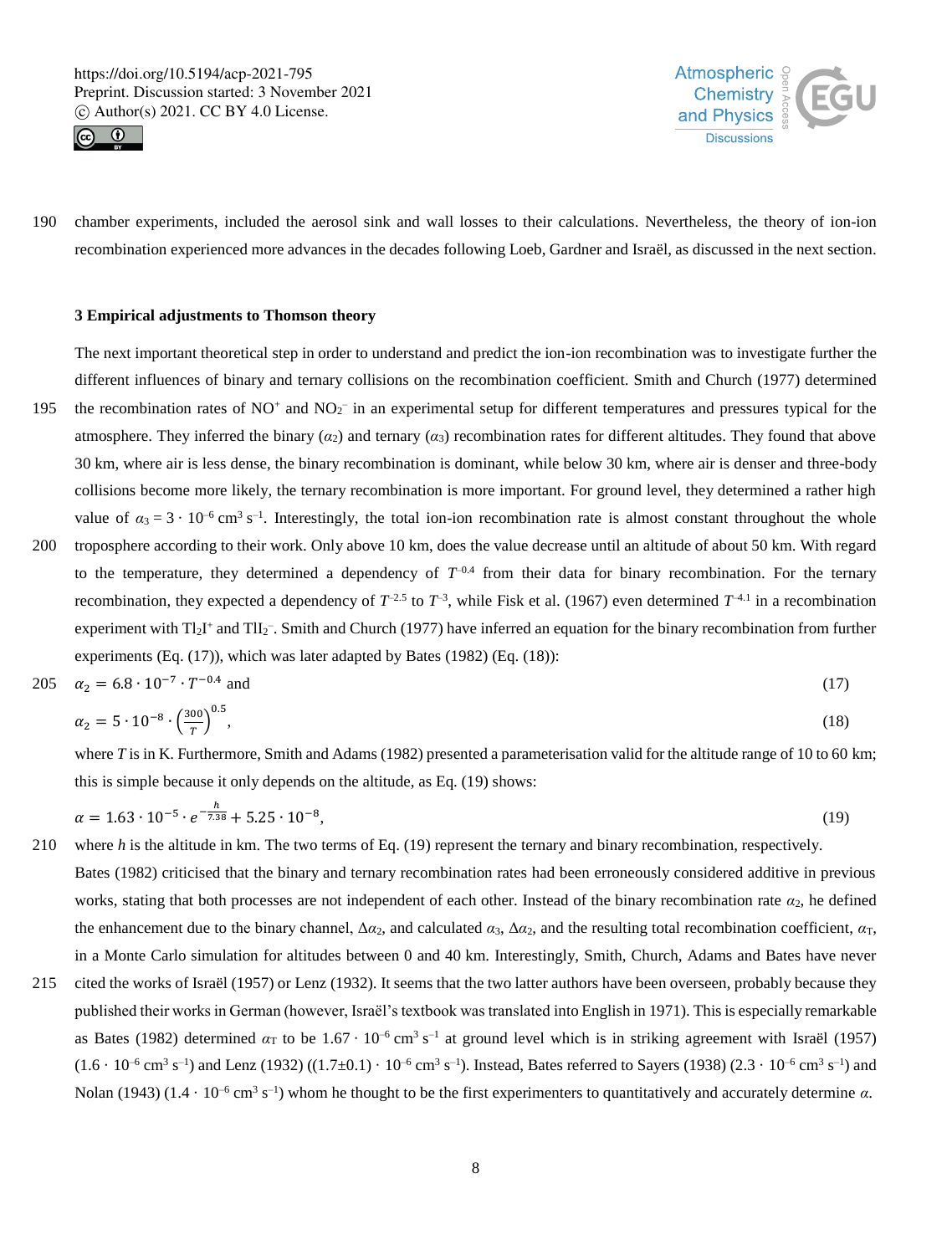



- 220 By that time, science was in urgent need of correct and altitude-resolved values for the recombination coefficient. Arnold and Fabian (1980) presented a method to calculate the concentration of gaseous sulfuric acid from measured concentration ratios of the ambient  $HSO<sub>4</sub>$  and  $NO<sub>3</sub>$  ions. The recombination coefficient, which describes the sink for ions, forms part of the formula (see Arnold and Qiu (1984) for a more detailed derivation). Until the early 1980s, this method was the only way to determine the concentration of trace gases, such as sulfuric or nitric acid, in the different layers of the atmosphere.
- 225 The need for an experimental investigation in the atmosphere was answered by Gringel et al. (1978), Rosen and Hofmann (1981), and Morita (1983). Gringel et al. (1978) conducted balloon-borne measurements of the air conductivity and the ionisation rate q. They reported a recombination coefficient of  $1.4 \cdot 10^{-6}$  cm<sup>3</sup> s<sup>-1</sup> at ground level and  $4 \cdot 10^{-7}$  cm<sup>3</sup> s<sup>-1</sup> at 25 km altitude. Rosen and Hofmann (1981) and Morita (1983), on the other hand, measured the positive ion number concentration  $n_+$ directly along with the ionisation rate *q*. Thus, Rosen and Hofmann's data, being available earlier than Morita's, were
- 230 considered to be the most reliable ones at that time because they measured the relevant parameters simultaneously (Arijs, 1983). Applying Eq. (2), they calculated  $\alpha$  for different altitude levels. The derived data points followed a profile suggested by theory that accounted for both binary and ternary recombination. However, below 9 km the derived values for the ion-ion recombination were unexpectedly large. As the authors themselves wrote, in the troposphere, the losses of ions due to aerosol particle attachment have to be taken into account, otherwise the loss due to ion-ion recombination is overestimated when using
- 235 Eq. (2); this is why only the values above 9 km are reliable. Nevertheless, these measurements have led to further adjustments of the parameterisations, such as the ones by Arijs et al. (1983) and Brasseur and Chatel (1983). Arijs et al. (1983) presented a formula that contains two terms, accounting for binary and ternary reactions, as shown in Eq. (20):

$$
\alpha = 6 \cdot 10^{-8} \cdot \left(\frac{300}{T}\right)^{0.5} + 1.25 \cdot 10^{-25} \cdot [M] \cdot \left(\frac{300}{T}\right)^4,\tag{20}
$$

where  $T$  is in K and  $[M]$  is the number density of air molecules (representing the pressure dependence), given by Eq. (21a):

$$
240 \quad [M] = 9.656 \cdot 10^{18} \cdot \left(\frac{p}{T}\right),\tag{21a}
$$

where [M] is in cm<sup>-3</sup>, p is in Torr, and T is in K. It can be converted to Eq. (21b) when the pressure unit of hPa is used instead:

$$
[M] = 7.243 \cdot 10^{18} \cdot \left(\frac{p}{\tau}\right). \tag{21b}
$$

Independently, Brasseur and Chatel (1983) proposed a very similar formula that only differs in the factor of the ternary recombination term (Eq. (22)):

245 
$$
\alpha = 6 \cdot 10^{-8} \cdot \left(\frac{300}{T}\right)^{0.5} + 6 \cdot 10^{-26} \cdot [M] \cdot \left(\frac{300}{T}\right)^4
$$
. (22)

Due to the  $T^{-1}$  dependence of [M], the ternary recombination coefficient ultimately shows a  $T^{-5}$  dependence in Arijs et al. (1983) and Brasseur and Chatel (1983), which is even stronger than previously discussed.

In the same year, Morita (1983) conducted measurements comparable to Rosen and Hofmann's. Morita also found reasonable results for altitudes above 6 km and a strong disagreement of the observed results from the theoretically expected ones below

250 6 km for the above-mentioned reason. Bates (1985) synthesised his earlier model results and the measurements by Morita to define another parameterisation that is merely dependent on the altitude, as shown in Eq. (23):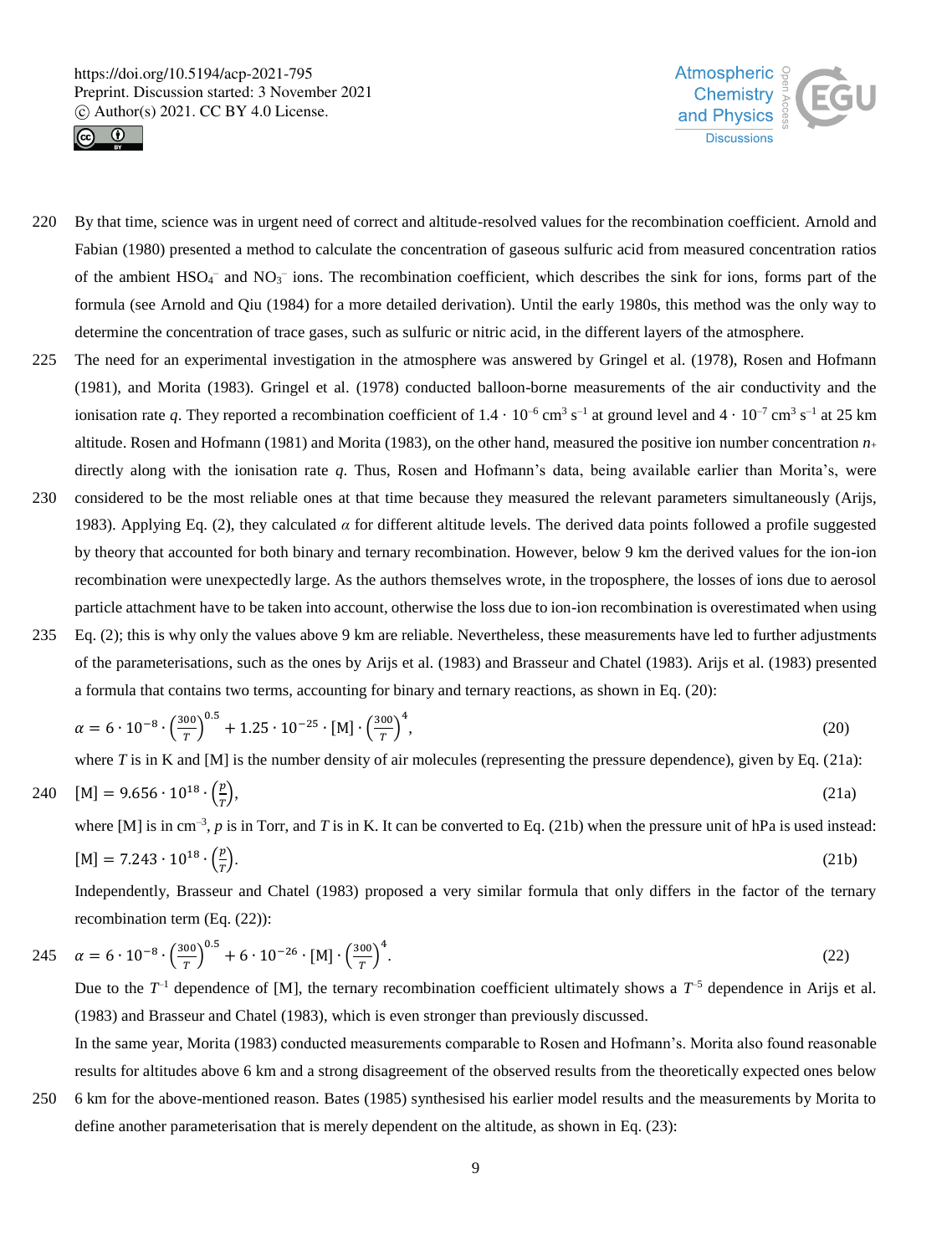



$$
\alpha = 5.33 \cdot 10^{-6} \cdot e^{-0.111 \cdot h},\tag{23}
$$

where *h* is the altitude in km and which is valid for the range of 10 to 25 km. Below 10 km, *α* is expected to be constant at  $1.7 \cdot 10^{-6}$  cm<sup>3</sup> s<sup>-1</sup>.

255 In parallel, Hickman (1979) developed another approach to determine *α*. Based on a complex potential model, the neutralisation of two ions of opposite sign is determined by an electron transfer from the negative to the positive ion, taking into account internal electron excitation changes. In the semi-empirical Eq. (24), *α* depends on the temperature *T*, the reduced mass *m* and the electron affinity *EA* of the negative ion, i.e. its electron detachment energy:

$$
\alpha = 2.28 \cdot 10^{-5} \cdot \left(\frac{T}{300}\right)^{-0.5} \cdot m^{-0.5} \cdot EA^{-0.4},\tag{24}
$$

260 where *T* is in K, *m* is in amu, and *EA* is in eV. Miller (1980), however, cites Hickman (1979) with an adapted formula (Eq. (25)) for  $T \le 1000$  K:

$$
\alpha = 5.33 \cdot 10^{-7} \cdot \left(\frac{r}{300}\right)^{-0.5} \cdot m^{-0.5} \cdot EA^{-0.4}.
$$

Due to the mass and electron affinity dependencies, the recombination coefficient can vary by an order of magnitude or more, e.g. from  $(49 \pm 20) \cdot 10^{-6}$  cm<sup>3</sup> s<sup>-1</sup> for NO<sup>+</sup> + O<sup>-</sup> to  $(4.1 \pm 0.4) \cdot 10^{-6}$  cm<sup>3</sup> s<sup>-1</sup> for CClF<sub>2</sub><sup>+</sup> + Cl<sup>-</sup> (Hickman, 1979). The temperature 265 dependence of  $T<sup>0.5</sup>$  is in agreement with the binary mechanisms of Smith and Adams (1982), Arijs et al. (1983), and Brasseur

- and Chatel (1983), while the mass dependence of  $m^{-0.5}$  is in accordance to Gardner (1938) and Loeb (1960). The dependence on the electron affinity is unique compared to the other approaches. More recently, Miller et al. (2007) have taken on this approach and conducted further experiments. They state, however, that the amount of data is insufficient to stringently prove the equation or improve the exponents.
- 270 More recently, Franchin et al. (2015) reported experimental data for the recombination coefficient for atmospheric conditions. They have examined the dependency of  $\alpha$  on the temperature, relative humidity RH, and the number concentrations of sulfur dioxide,  $[SO_2]$ , and ozone,  $[O_3]$ , in a series of chamber experiments. Their experimental setup did not allow for pressures below 1013 hPa, therefore, it is not directly possible to derive new insights with regard to processes in the upper troposphere or stratosphere. However, they did show that  $\alpha$  is dependent on *RH*; with increasing relative humidity, the recombination
- 275 coefficient decreases. At 70 % RH,  $\alpha$  is 2.0  $\cdot$  10<sup>-6</sup> cm<sup>3</sup> s<sup>-1</sup> which is within the known range of uncertainty; however, for 7 % *RH*, it is as high as  $8.1 \cdot 10^{-6}$  cm<sup>3</sup> s<sup>-1</sup> (both at 20 °C). They convincingly explain this by an increase in ion sizes with increasing *RH*. With a higher humidity, more water ligands are added to the ion cluster and, thus, its size and mass increases while its mobility decreases. This effect could not be reproduced quantitatively by any theory (Franchin et al., 2015). Their data also revealed the temperature dependence of *α*: at 20 °C, the value was  $(2.3 \pm 0.7) \cdot 10^{-6}$  cm<sup>3</sup> s<sup>-1</sup> and, at -55 °C, it was
- 280  $(9.7 \pm 1.2) \cdot 10^{-6}$  cm<sup>3</sup> s<sup>-1</sup> (both at 40 % *RH*). Unfortunately, the standard deviations of the data points are large, thus, any temperature dependence derived from the four data tuples is inaccurate in itself. Nevertheless, we derived a temperature dependence of  $T^{-3}$  from their data. This is in a similar order of magnitude to the findings of Smith and Church (1977) ( $T^{-2.5}$  to  $T^{-3}$ ) and is still comparable to Arijs et al. (1983) and Brasseur and Chatel (1983) (both teams:  $T^{-5}$ ) for the ternary recombination,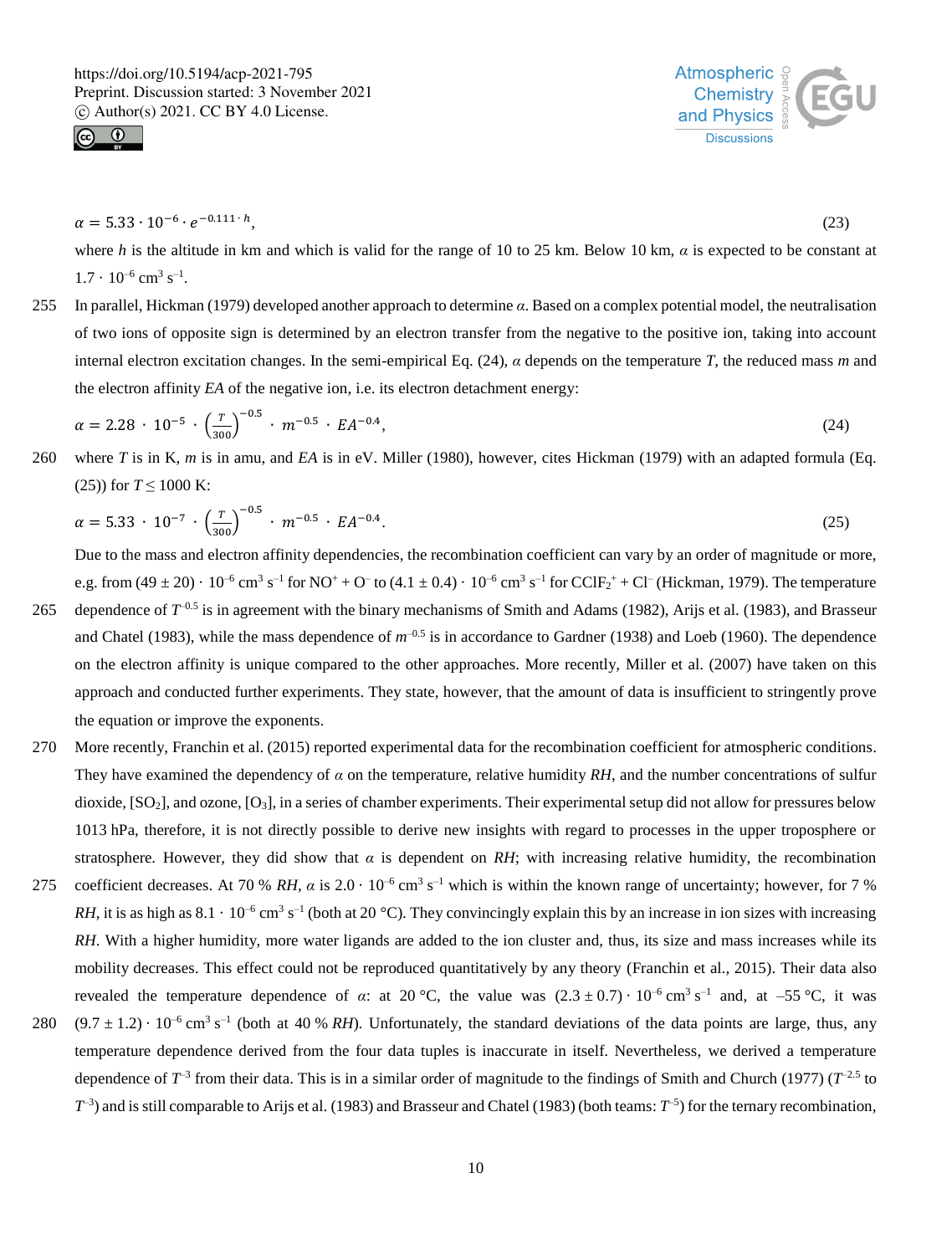



considering that ternary recombination is the predominant process at atmospheric pressure. Besides this, the recombination 285 coefficient was found to be independent of  $[O_3]$  and  $[SO_2]$ .

Since 1985, several physicochemical laboratory experiments have been conducted to shed light on the mystery of the recombination processes; this will be discussed in the next section. However, further improvements of the parameterisation for direct application in the atmosphere have not been made thereafter. One reason could be that the need for this value has become less urgent, since, from that year, trace gases could be measured directly in their neutral forms (Arnold and Hauck, 290 1985). In addition, most of the parameterisations were in good accordance for the altitude range of 10 to 40 km (Arijs, 1983)

so that no further improvement appeared to be necessary. As yet, for the troposphere, experimental validation of the parameterisations remains open until this day. The best estimate available is the assumption that  $\alpha$  remains constant between 0 and 10 km due to the cancellation of the opposing temperature and pressure effects.

#### **4 Limiting sphere theories**

- 295 As shown in the previous sections, there was a strong focus on developing semi-empirical parameterisations for the ion-ion recombination coefficient within the atmospheric community. On the other hand, in the physical chemistry community, the search for more refined theories progressed further. This research soon encompassed ion-aerosol attachment processes and it became apparent that the microscopic mechanisms in the close vicinity of the ions and aerosol particles before and during collision could not be ignored when developing the recombination theory. The limiting sphere approach appeared to be
- 300 advantageous to study these processes theoretically. In short, the limiting sphere is the area around an ion in which the collision with the second ion of opposite charge occurs. The limiting sphere and its radius are defined slightly differently depending on the theory. A sphere of radius *d*, in which the recombination happens, has already been described by Thomson (1924), as mentioned earlier (see Eq. (3) and (4)). In Fig. 1, we depict a schematic for the limiting sphere and the relevant associated processes. In Fig. 1 (a), an ion (white circle) approaches the ion in the centre (black circle) which has the opposite charge. The
- 305 approaching ion experiences its last collision with a neutral gas molecule approximately one mean free path away from the limiting sphere. When entering the limiting sphere, the white ion collides with another neutral gas molecule, a process also called three-body trapping, because the gas molecule, which is the third body, "traps" the white ion inside the limiting sphere of the centre ion. However, not all of these collisions lead to the recombination of the two ions. This probability is accounted for in many theories. Two possible outcomes of the third-body collision are shown as cases 1 and 2 in Fig. 1 (b). Note that this
- 310 depiction of the limiting sphere is just for illustration purposes; the different definitions will be discussed below. While a comprehensive review of all the theoretical work, model simulations and experiments that have been carried out on this topic is beyond the scope of this work, we would like to highlight the most important milestones and recent discussions in order to identify the potential of these approaches for their application to the lower atmosphere.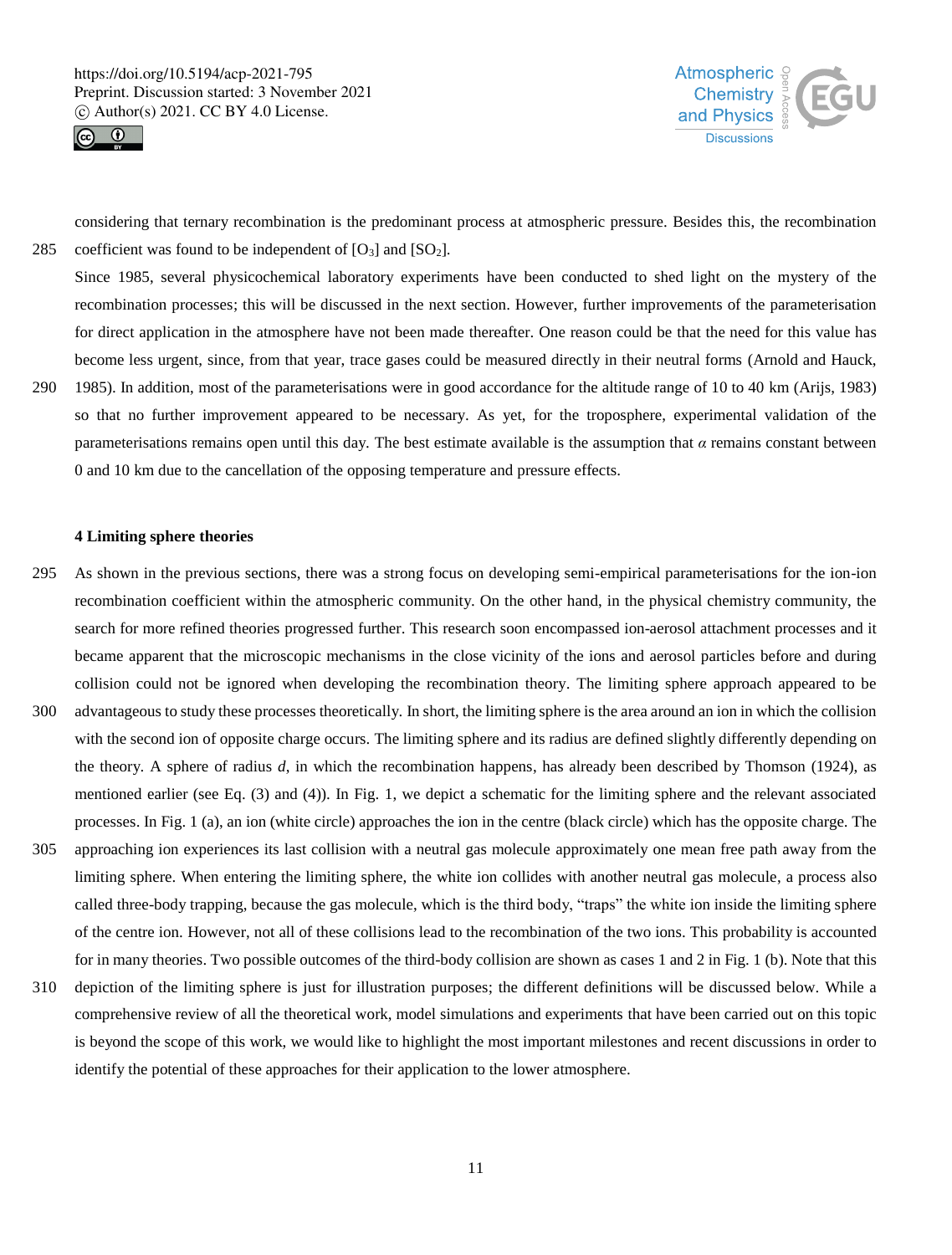





- 315 **Figure 1: Schematic of the limiting sphere, based on López-Yglesias and Flagan (2013) and Tamadate et al. (2020). The black point in the centre represents an ion and the white point represents an ion of opposite sign, while the grey circles represent neutral gas**  molecules. The inner dotted circle  $\delta$  is the limiting sphere, while the outer dotted circle  $\delta + \lambda$  describes the radius of the inner sphere **plus one mean free path of the white ion. The spheres are defined differently in various theories; this schematic depicts one option of many. a) The approaching white ion experiences its last collision with a neutral gas molecule outside the limiting sphere, on**
- 320 **average one mean free path away from the surface of the limiting sphere. b) The white ion collides with another neutral gas molecule, this time leading to it entering the limiting sphere. In case 1, it collides and subsequently recombines with the black ion of opposite sign. In case 2, no ion-ion collision and recombination occur and the white ion leaves the limiting sphere.**

Natanson (1959a) (English translation of the original in Russian: Natanson (1959b)) developed a theory to unify Thomson's (low pressure) and Langevin's (high pressure) approaches. The original formula is given in the Gaussian CGS system of units, 325 however, Tamadate et al. (2020) provided an SI version of Natanson's equation, as shown in Eq. (26).

$$
\alpha = \frac{\pi \cdot d^2 \cdot v_{\text{rel}} \cdot \varepsilon_{\text{N}} \cdot \left[1 + \frac{e^2 \cdot \lambda}{4 \pi \cdot \varepsilon_0 \cdot d \cdot (d + \lambda) \cdot k_{\text{B}} T}\right] \cdot \exp\left(\frac{e^2}{4 \pi \cdot \varepsilon_0 \cdot (d + \lambda) \cdot k_{\text{B}} T}\right)}{1 + \frac{\pi \cdot \varepsilon_0 \cdot d^2 \cdot \varepsilon_{\text{N}} \cdot k_{\text{B}} T}{e^2 \cdot \lambda} \cdot \left[1 + \frac{e^2 \cdot \lambda}{4 \pi \cdot \varepsilon_0 \cdot (d + \lambda) \cdot k_{\text{B}} T}\right] \cdot \left[\exp\left(\frac{e^2}{4 \pi \cdot \varepsilon_0 \cdot (d + \lambda) \cdot k_{\text{B}} T}\right) - 1\right]},
$$
 with

$$
v_{\rm rel} = \sqrt{\frac{8 \cdot k_{\rm B} T}{\pi \cdot m}},\tag{27}
$$

$$
\varepsilon_{\rm N} = 2w - w^2,\tag{28}
$$

$$
w = 1 + 2 \cdot \left| \frac{\exp(-x)}{x^2} + \frac{\exp(-x)}{x} - \frac{1}{x^2} \right|, \text{ and}
$$
  

$$
x = \frac{2d}{1},
$$
 (30)

$$
330 \quad x = \frac{2 \cdot d}{\lambda},\tag{30}
$$

λ

where *d* is the ion-ion trapping distance,  $v_{rel}$  is the mean relative thermal speed of the ions,  $\varepsilon_N$  is the probability that one ion collides with a gas molecule while the other ion is at a distance < *d* (also named "absorption coefficient"), *ε*<sup>0</sup> is the vacuum permittivity,  $k_B$  is the Boltzmann constant, and  $m$  is the reduced mass. Note the use of the absolute value in Eq. (29), which is otherwise identical to Eq. (11). According to Gringel et al. (1978),  $\varepsilon_N = 1$  at the Earth's surface and decreases with increasing



In order to use Natanson's theory, the trapping distance as well as the mean free path of the approaching ion must be known. Hoppel and Frick (1986) have calculated the recombination coefficient as a function of the trapping distance for different ionic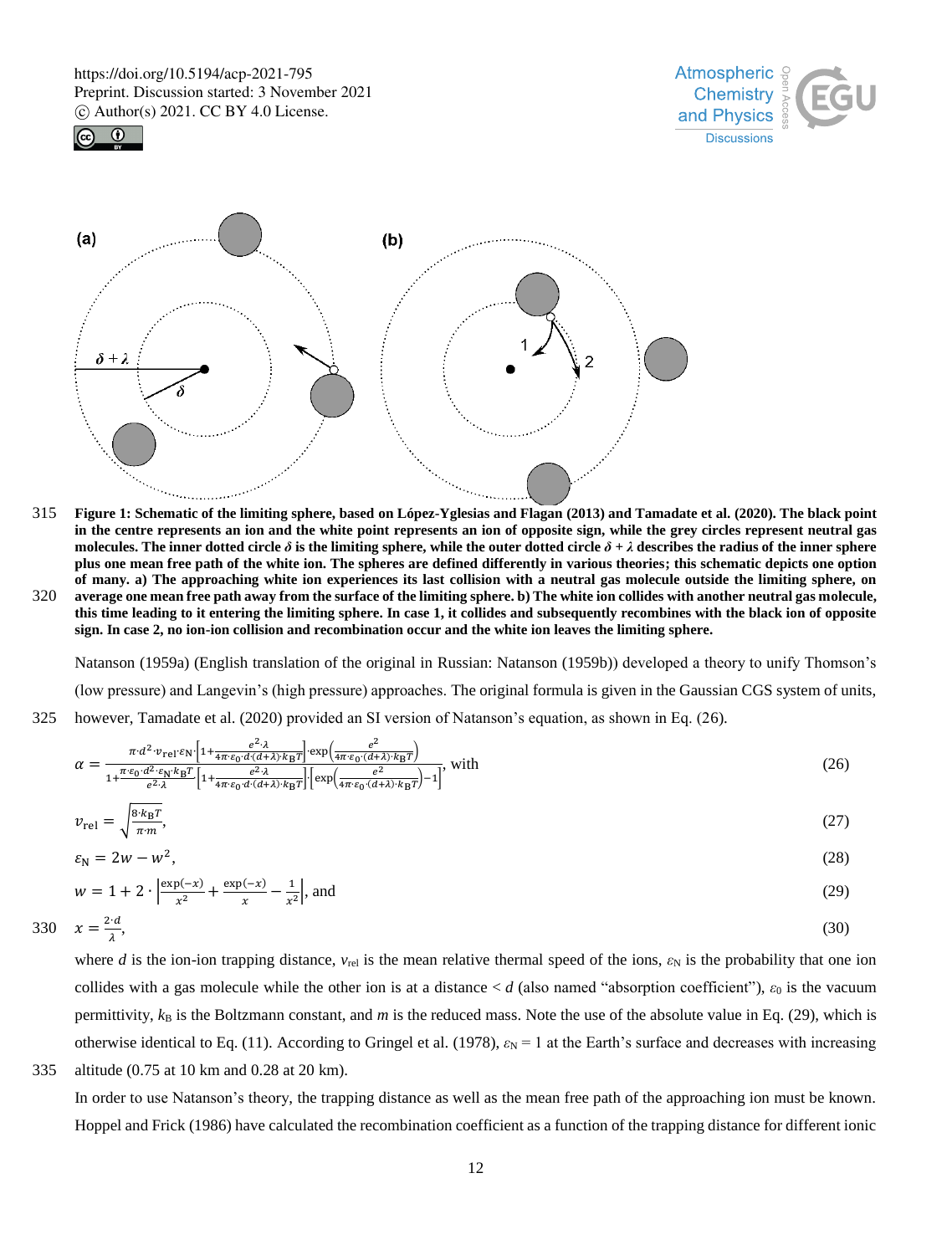



masses. Assuming a recombination coefficient of  $1.7 \cdot 10^{-6}$  cm<sup>3</sup> s<sup>-1</sup>, the trapping distance is given as approximately 8 nm for an ion mass of 28.8 amu, 14 nm for 60 amu, and 23 nm for 150 amu. At this point, it is worthwhile noting that the initial 340 problem is to calculate  $\alpha$  from a known *d*, whereas here, the value for *d* needs to be first derived from a known  $\alpha$ . Gringel et al. (1978) conducted experiments in the atmosphere between 4 and 25 km over northern Germany in August and October 1976 to determine the ion-ion recombination coefficient and the ion-aerosol attachment coefficient. They found their experimentally derived *α* values (1 to 2.5 · 10<sup>-6</sup> cm<sup>3</sup> s<sup>-1</sup> for the troposphere) to be in good agreement with the theoretical one derived by

345 Natanson (1960a) (English translation of the original in Russian: Natanson (1960b)) expanded his approach to the attachment of ions to particles, while further theoretical development by other authors was later focussed on the ion-aerosol attachment, including the work of Fuchs (1963), who discussed the limiting sphere theory in the context of aerosol charge distribution. According to Fuchs, the limiting sphere is defined as a concentric sphere around the particle or ion with a radius of the distance at which the other ion collides with a neutral gas molecule for the last time before the ion-aerosol attachment or ion-ion

Natanson (1959a) up to an altitude of 20 km, i.e. within the three-body collision regime.

350 recombination takes place. Outside the sphere, continuum equations are used, whereas inside the sphere, kinetic theory is applied because steady-state, rather than equilibrium conditions, are valid inside the limiting sphere (Fuchs, 1963; Hoppel and Frick, 1986). Coulomb as well as image forces are taken into account in this theory. The radius  $\delta_F$  of the limiting sphere is given in Eq. (31) (Fuchs, 1963), based on considerations by Wright (1960):

$$
\delta_{\rm F} = \frac{a^3}{\lambda^2} \cdot \left[ \frac{1}{5} \cdot \left( 1 + \frac{\lambda}{a} \right)^5 - \frac{1}{3} \cdot \left( 1 + \frac{\lambda^2}{a^2} \right) \cdot \left( 1 + \frac{\lambda}{a} \right)^3 + \frac{2}{15} \cdot \left( 1 + \frac{\lambda^2}{a^2} \right)^{2.5} \right],\tag{31}
$$

355 where *a* is the particle radius (also denominated as the collision radius by Tamadate et al. (2020)) and *λ* is the mean free path of the ion. Although Fuchs (1963) did not provide a formula for *α* himself, Tamadate et al. (2020) have used Fuchs's approach to derive the ion-ion recombination coefficient; this will be discussed later in this section.

However, there are two main problems with the theory of Fuchs (1963). Firstly, it ignores the three-body trapping, i.e. collisions of the two ions (or the ion and the particle) with neutral gas molecules (Hoppel and Frick, 1986; Tamadate et al., 2020). Three-

- 360 body trapping becomes increasingly more relevant for aerosol particles approaching ionic sizes (or when two ions recombine) and when the pressure is relatively high, as is the case in the lower atmosphere. Secondly, an ion entering the limiting sphere of another ion with the opposite sign does not follow the thermal equilibrium distribution; stronger forces towards the centre are experienced by the incoming ion because of their mutual attraction (Gopalakrishnan and Hogan, 2012; Tamadate et al., 2020).
- 365 Subsequently, Hoppel and Frick (1986) developed a theory for ion-aerosol attachment based on Natanson (1960a), Keefe et al. (1968), and Hoppel (1977) that uses the limiting sphere approach and includes image forces and three-body trapping. The principle of their theory is that the inner ion current is proportional to the ion concentration at the limiting sphere radius *δ*' (which will be defined later), while the ion current outside the limiting sphere is defined based on the macroscopic ion concentration so that, at  $\delta'$ , Eq. (32) is yielded for the ion-aerosol attachment coefficient: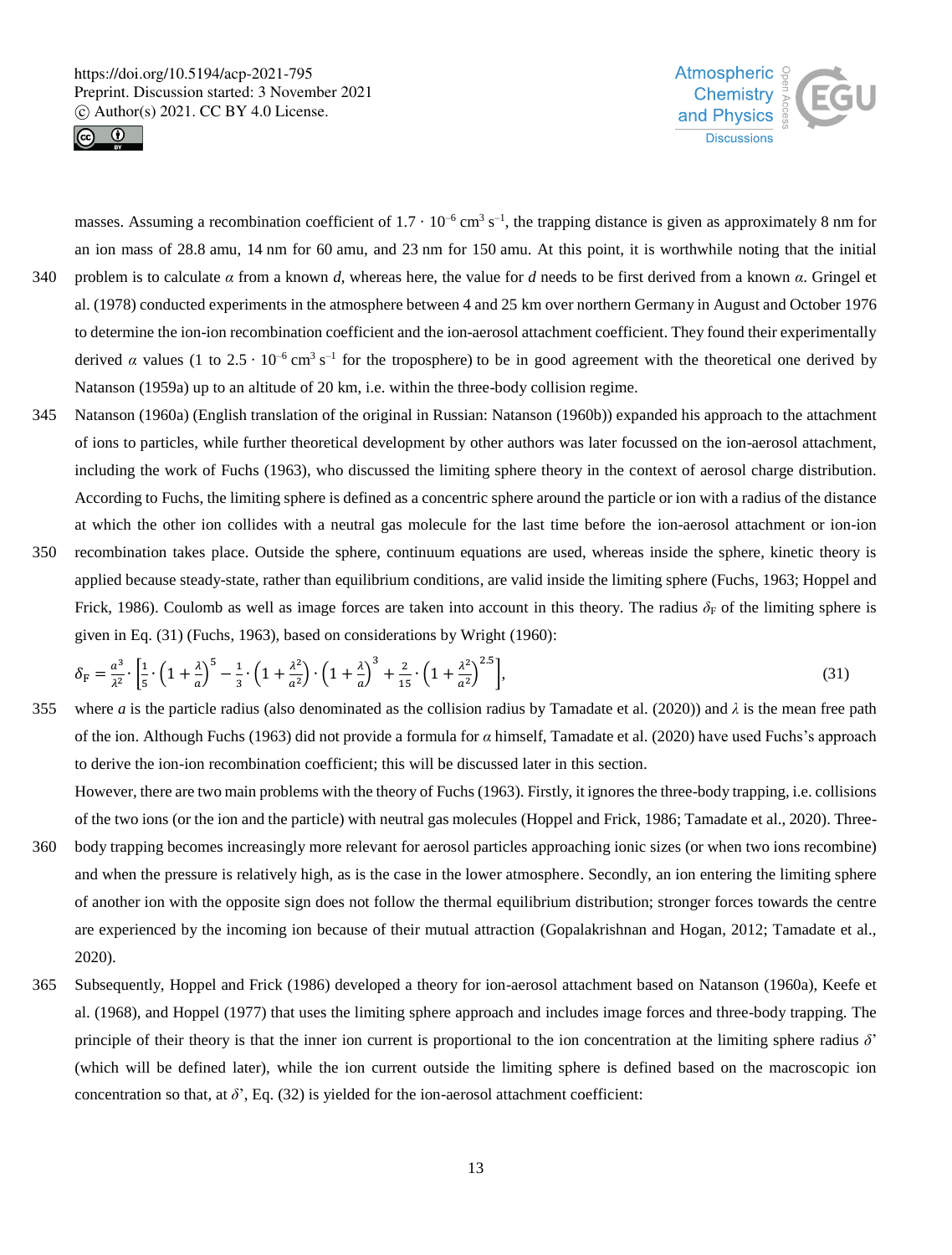



$$
370 \quad \beta^k = \frac{F \cdot \exp\left(\frac{-\phi^k(\delta t)}{k_B T}\right)}{1 + \frac{F \cdot \exp\left(\frac{-\phi^k(\delta t)}{k_B T}\right)}{4 \cdot r^2} \int_{\delta t}^{\infty} \frac{\exp\left(\frac{-\phi^k(r)}{k_B T}\right)}{r^2} dr},\tag{32}
$$

where  $\beta^k$  is the ion-aerosol attachment coefficient, *k* is the number of elementary charges of the aerosol particle, *F* is a proportionality constant,  $\Phi^k(r)$  is the potential, D is the diffusion coefficient, and r is the radius which is to be integrated. Hoppel and Frick (1986) introduced the concept of the image capture distance  $\Delta$ ; this is defined as the distance at which an ion is captured by the image force it experiences (based on Keefe et al. (1968) and Hoppel (1977)). The image force becomes 375 more dominant compared to the Coulomb force when the particle radius increases, however, only including the image forces

- does not completely solve the problem. Keefe et al. (1968) assumed that the ion is in free flight, infinitely far away from the particle, but in reality, the ion collides with third bodies along the way and the last collision is about one mean free path away from the image capture sphere (Hoppel and Frick, 1986). Hence, the ion-aerosol trapping distance, or three-body trapping distance *δ* (without the prime), is introduced. However, it is impossible to determine this distance theoretically (Brueckner,
- 380 1964; Hoppel and Frick, 1986), but it is empirically well known for the case of ion-ion trapping (Hoppel and Frick, 1986). Hoppel and Frick (1986) show that the limiting sphere radius is defined differently depending on the relation of the image capture distance  $\Delta$  and the three-body trapping distance  $\delta_3$ , as indicated in Eq. (33a) and (33b):

$$
\delta' = \Delta + \lambda, \text{ for } \Delta > \delta_3 \text{ and } \tag{33a}
$$

$$
\delta' = \delta_3 + \lambda, \text{ for } \Delta < \delta_3. \tag{33b}
$$

- 385 Eq. (33a) applies for a particle radius greater than 40 nm. For smaller particle radii and especially for the ion-ion recombination, Eq. (33b) is valid. Hence, for the case of the ion-ion recombination, which is the main focus of this work, the limiting sphere is merely defined by the three-body trapping process, while the image forces can be neglected. The reported value for the attachment coefficient of a singly charged particle smaller than 2 nm in radius and an ion of opposite sign approaches  $1.3 \cdot 10^{-1}$  $6 \text{ cm}^3$  s<sup>-1</sup> and, thus, approaches the ion-ion recombination coefficient itself. Hoppel and Frick (1986) showed that Fuchs's
- 390 theory would lead to an ever-growing underestimation of the attachment coefficient for decreasing particle radii (e.g.  $4.4 \cdot 10^{-7}$  $^7$  cm<sup>3</sup> s<sup>-1</sup> for a 1 nm radius) due to the negligence of the three-body trapping. However, Tamadate et al. (2020) criticised Hoppel and Frick (1986) on two points. Firstly, Hoppel and Frick do not provide a calculation of Δ. In the case of ion-ion recombination, this is of no great concern. Secondly, they do not discuss the effect of changing pressure on the trapping distance. Hence, the approach of Hoppel and Frick (1986) is not suitable to determine *α* theoretically according to Tamadate
- 395 et al. (2020). Nevertheless, López-Yglesias and Flagan (2013) have improved some approximations made by Hoppel and Frick (1986) and developed a model to calculate the ion-aerosol attachment for aerosol particles of different sizes and charges. The amendment of using a Maxwellian speed distribution for the ion instead of a fixed average speed led to the most significant of the deviations from Hoppel and Frick's model.

Tamadate et al. (2020) recently reported a molecular dynamics (MD) approach to determine the ion-ion recombination

400 coefficient. Due to the necessary computing resources, applying an MD simulation for the whole range in which the two ions experience mutual Coulomb interaction is not feasible. Thus, they restricted the MD simulation to the limiting sphere while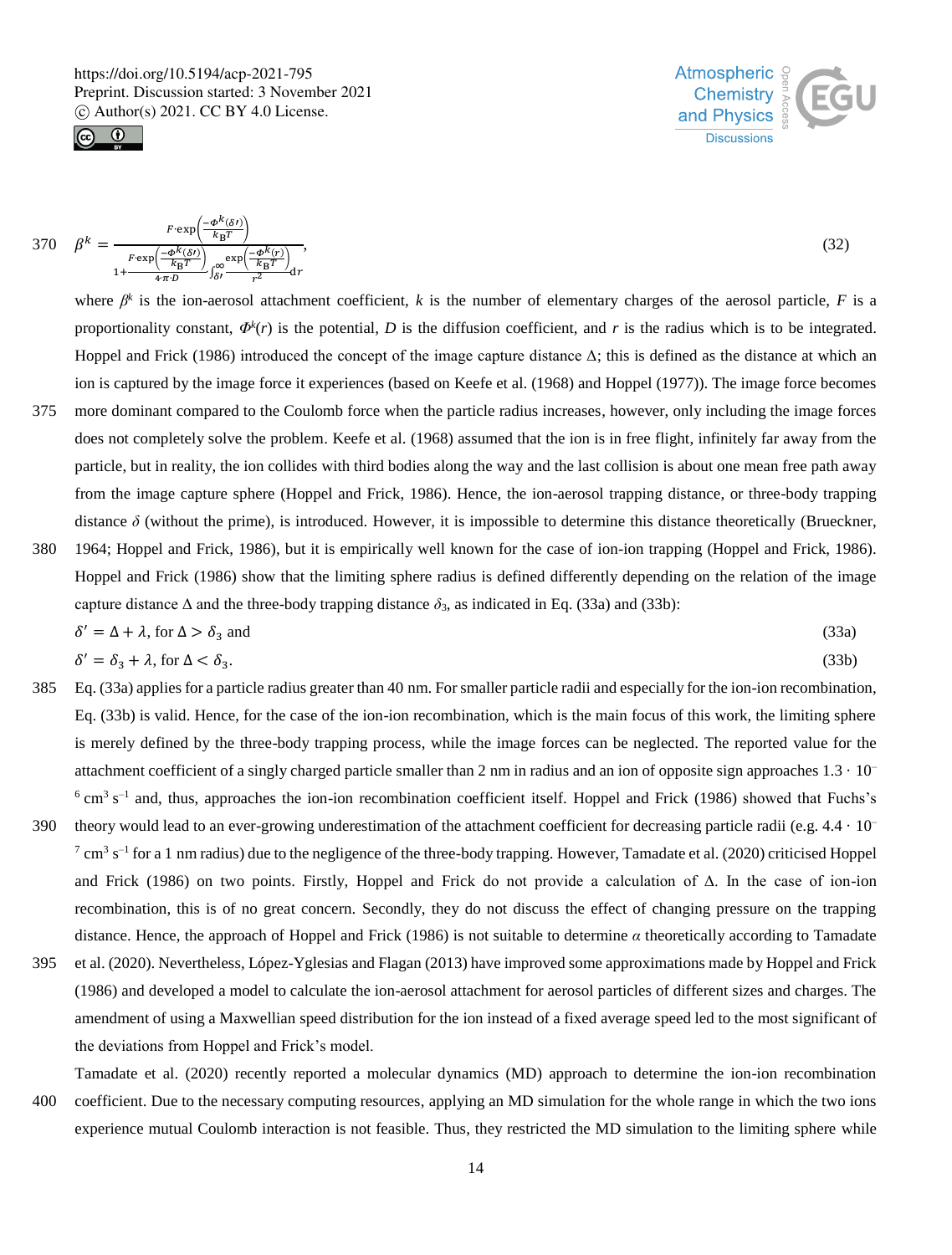



using the continuum (diffusion) equations outside the limiting sphere. They conducted recombination simulations for  $NH_4$ <sup>+</sup> and  $NO_2^-$  in He at 300 K and  $10^2$  to  $10^5$  hPa. In order to derive the recombination coefficient, they used two different approaches: the theory by Fuchs (1963) and the one by Filippov (1993). The formula based on Fuchs's theory, Eq. (34), 405 contains  $\beta_{\delta}$ , the ion-ion collision rate coefficient at distance  $\delta$ , which can be compared conceptually to the probabilities  $\varepsilon$  of successful collisions between two ions or an ion and a particle in Thomsonian theories. Tamadate et al. (2020) derived  $\beta_{\delta}$  with the help of Filippov  $(1993)$  (Eq.  $(35)$  and  $(36)$ ):

$$
\alpha = \frac{(D_+ + D_-) \cdot e^2}{\varepsilon_0 \cdot k_B T \cdot \left[1 - \exp\left(\frac{-e^2}{4\pi \cdot \varepsilon_0 \cdot k_B T \cdot \delta_F}\right)\right]} \cdot \left(1 + \frac{(D_+ + D_-) \cdot e^2}{\beta_0 \cdot \varepsilon_0 \cdot k_B T \cdot \left[\exp\left(\frac{e^2}{4\pi \cdot \varepsilon_0 \cdot k_B T \cdot \delta_F}\right) - 1\right]}\right)^{-1}, \text{ with} \tag{34}
$$

$$
\beta_{\delta} = \pi \cdot a^2 \cdot \left(\frac{8k_B T}{\pi m}\right)^{0.5} \cdot \gamma(a), \text{ and} \tag{35}
$$

410 
$$
\gamma(a) = 1 + \frac{e^2}{4\pi \epsilon_0 \cdot k_B T} \cdot \left(\frac{1}{a} - \frac{1}{\delta_F}\right),
$$
 (36)

where *D*<sup>+</sup> and *D*– are the diffusion coefficients of the positive and negative ions, respectively, *e* is the electron charge, *ε*<sup>0</sup> is the permittivity of vacuum,  $\delta_F$  is the radius of the limiting sphere (according to Fuchs),  $\beta_\delta$  is the ion-ion collision rate coefficient at distance  $\delta$  (i.e. on the surface of the limiting sphere), and *m* is the reduced mass of the ions.

For the MD simulations, Tamadate et al. (2020) implemented the theory of Filippov (1993), who examined the ionic charging 415 of small aerosol particles with respect to the Knudsen number, which was, again, based on the considerations of Fuchs (1963). Tamadate et al. (2020) presented an equation (Eq. (37)) that defines the ion-ion recombination coefficient and which already includes the collision probability for ions entering the limiting sphere,  $p_{\delta}$ , and is independent of  $\beta_{\delta}$ :

$$
\alpha = \frac{4\pi \cdot (D + D - \delta \cdot \Psi_{\delta})}{1 - \exp(-\Psi_{\delta})} \cdot \left[ 1 + \left(\frac{\pi}{2}\right)^{0.5} \cdot \frac{2 - p_{\delta}}{p_{\delta}} \cdot Kn_{\delta} \cdot \frac{\Psi_{\delta}}{\exp(\Psi_{\delta}) - 1} \right]^{-1}, \text{ with}
$$
\n(37)

$$
\Psi_{\delta} = \frac{e^2}{4\pi \epsilon_0 \cdot k_B T \cdot \delta_F}, \text{and} \tag{38}
$$

$$
420 \quad Kn_{\delta} = \left(\frac{m}{k_{\mathrm{B}}T}\right)^{0.5} \cdot \frac{D_{+} + D_{-}}{\delta_{\mathrm{F}}},\tag{39}
$$

where  $p_\delta$  is the collision probability for ions entering the limiting sphere,  $\Psi_\delta$  is the ratio of Coulomb and thermal energy at the limiting sphere surface, and  $Kn_{\delta}$  is the Knudsen number for the limiting sphere. In order to compute  $p_{\delta}$ , a minimum of 100 collision events were simulated. Three scenarios occurred in the simulations: collision of the two ions, non-collision, and an orbiting of one ion around the other. While the calculations require an input for the limiting sphere radius *δ* and the collision

- 425 radius of the ions, the results need to be independent of these parameters (Tamadate et al., 2020). They found that in order to yield a constant *α* value, *δ* must be larger than 0.5 times Fuchs's limiting sphere radius given by Eq. (31). For smaller radii, the assumption of continuum transport inside the limiting sphere is no longer valid, as *α* was found not to stay constant with decreasing radii. The MD simulations were run for different conditions: with and without the influence of electrostatic forces, as well as with and without surrounding neutral gas atoms. Including or excluding the electrostatic forces yielded almost no
- 430 difference. When excluding the orbiting results, the simulations without the surrounding gas (i.e. no third-body collision) agreed excellently with Fuchs (1963), whereas the agreement with Hoppel and Frick (1986) was overall much poorer because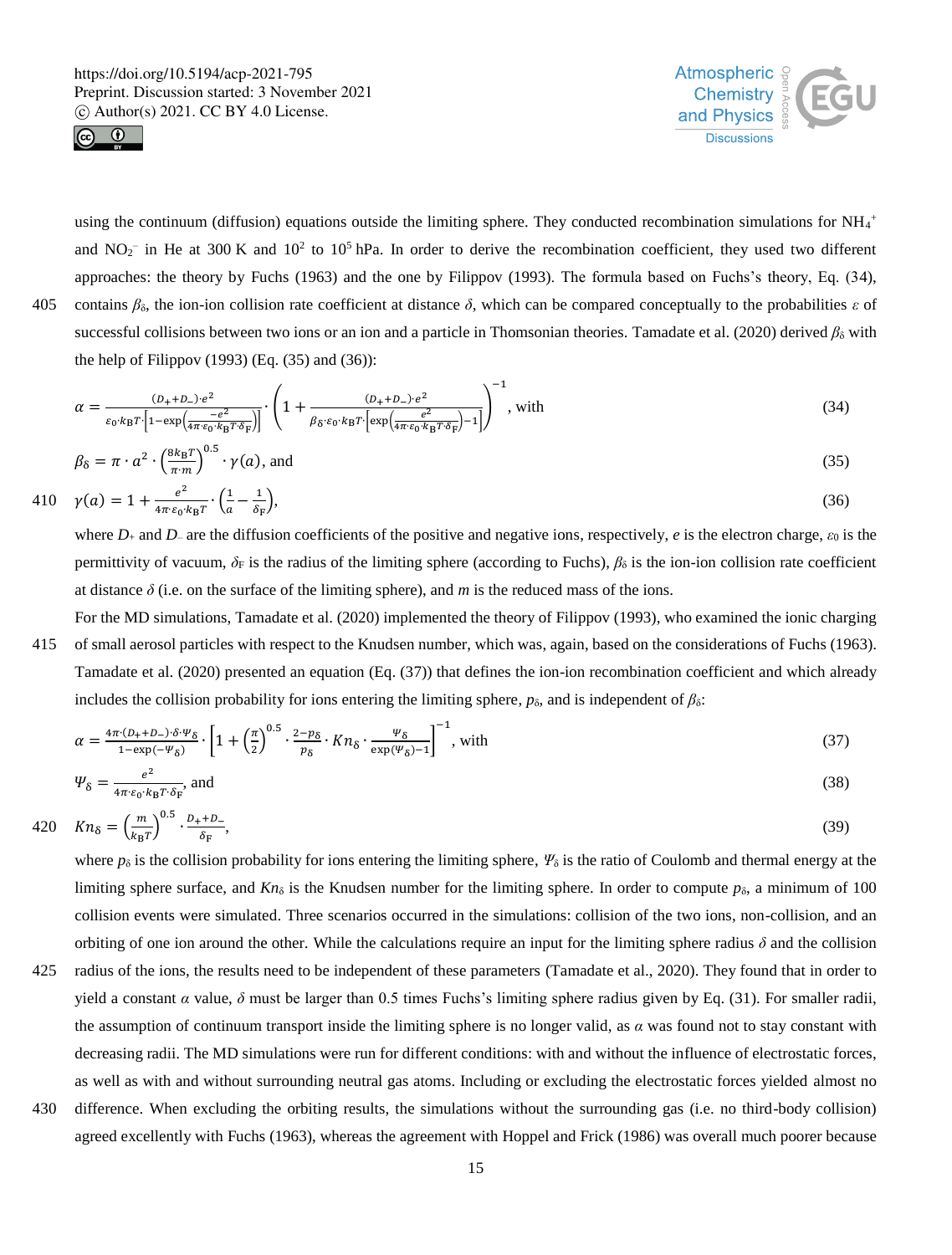



their theory does not converge to the two-body scenario for decreasing pressures. When including the neutral gas atoms in the simulation, Tamadate et al. (2020) observed that collisions are neither certain nor prohibited for specific speeds or angles, underlining the need to include neutral gas molecules in MD simulations. Moreover, they derived a recombination rate of  $1.1 \cdot 10^{-6}$  cm<sup>3</sup> s<sup>-1</sup> for NH<sub>4</sub><sup>+</sup> and NO<sub>2</sub><sup>-</sup> in He at 300 K and 1000 hPa; this is in excellent agreement with Lee and Johnsen (1989) who reported  $1.1 \cdot 10^{-6}$  cm<sup>3</sup> s<sup>-1</sup> for H<sub>3</sub>O<sup>+</sup>(H<sub>2</sub>O)<sub>2,3</sub> and NO<sub>3</sub><sup>-</sup> in He at 295 to 300 K and 1013 hPa. In addition, the result at a lower pressure of approximately 300 hPa,  $6.7 \cdot 10^{-7}$  cm<sup>3</sup> s<sup>-1</sup>, agreed well with Lee and Johnsen (1989)  $(7.0 \cdot 10^{-7}$  cm<sup>3</sup> s<sup>-1</sup>). Apart from the increase of  $\alpha$  with increasing pressure below atmospheric pressures, they could observe  $\alpha$  decreasing with increasing pressure above atmospheric pressures, as predicted by Langevin theory. While the approach of Tamadate et al. 440 (2020) is very promising, they correctly emphasise the need for hybrid continuum-MD simulations with  $N_2$  and  $O_2$ , instead of He, in order to achieve results comparable to atmospheric conditions. Simulation experiments at temperatures and pressures representative of the different layers of the lower atmosphere could provide a better insight into the variation of the ion-ion recombination coefficient  $\alpha$  in the atmosphere. Eventually, parameterisations are needed for everyday use because MD simulations require advanced computing power and experience.

#### 445 **5 Comparison of the parameterisations**

In Table 2, all parameterisations, field and laboratory data sets and model results discussed in the previous sections are listed for a better overview. In the following, the abbreviations listed in Table 2 will be used to address the different parameterisations, data sets, and model results.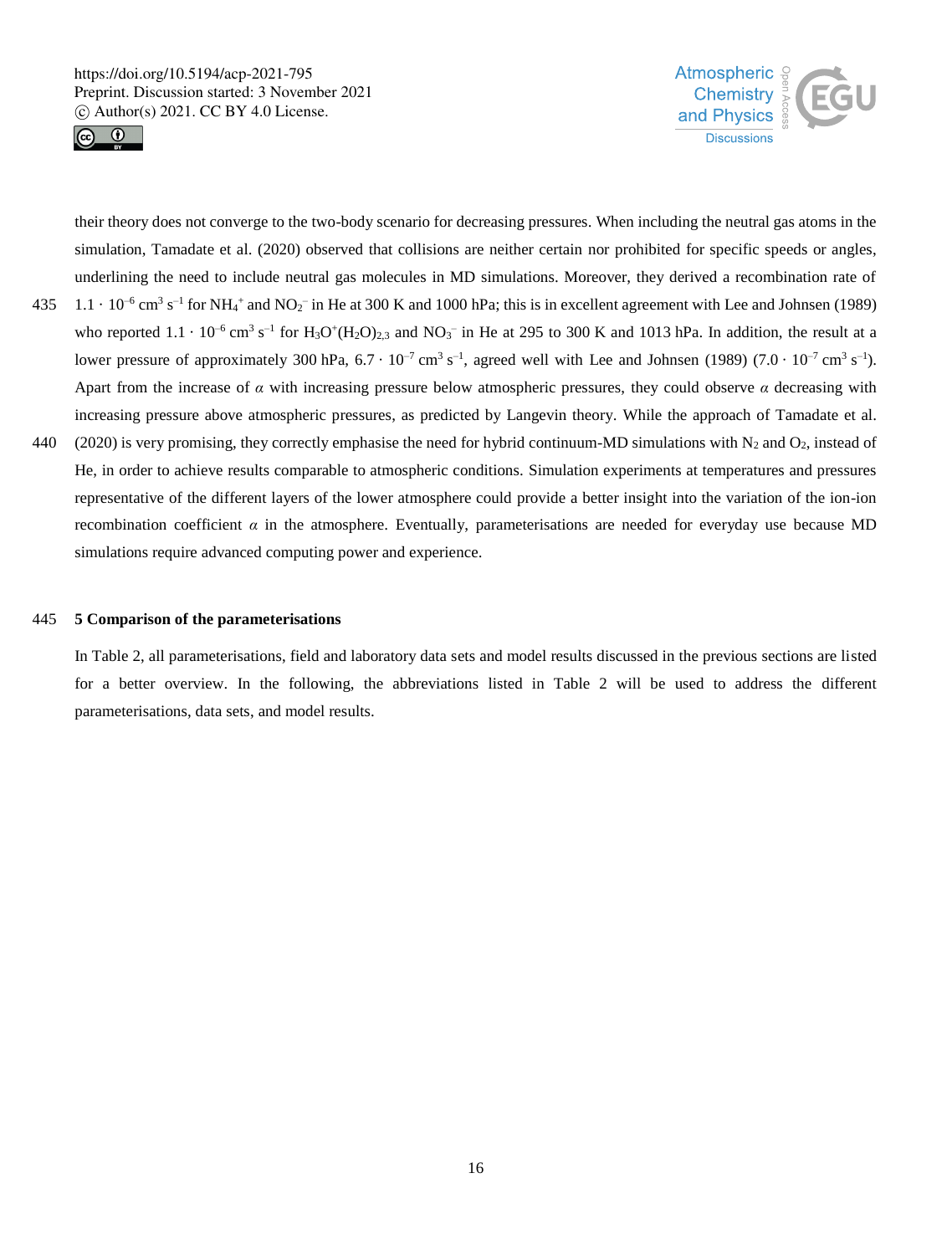



| Study                          | Abbr.                 | Formula (for parameterisations) / Range (for data sets)                                                                                                                                                                                                                                                                                                                                                                                                                                                                                       |                                                                   |  |  |  |
|--------------------------------|-----------------------|-----------------------------------------------------------------------------------------------------------------------------------------------------------------------------------------------------------------------------------------------------------------------------------------------------------------------------------------------------------------------------------------------------------------------------------------------------------------------------------------------------------------------------------------------|-------------------------------------------------------------------|--|--|--|
| Theories and parameterisations |                       |                                                                                                                                                                                                                                                                                                                                                                                                                                                                                                                                               |                                                                   |  |  |  |
| Gardner, 1938                  | Ga38                  | $\alpha = 1.9 \cdot 10^{-5} \cdot \left(\frac{273}{T}\right)^{1.5} \cdot \left(\frac{1}{M}\right)^{0.5} \cdot \varepsilon_{\rm T}(T,p)$                                                                                                                                                                                                                                                                                                                                                                                                       | $\varepsilon_{\rm T}$ : Eq. (10) to (12)                          |  |  |  |
| Loeb, 1955/1960                | Lo60                  | $\alpha = 1.73 \cdot 10^{-5} \cdot \left(\frac{273}{T}\right)^{1.5} \cdot \left(\frac{1}{M}\right)^{0.5} \cdot \varepsilon_{\rm T}(T,p)$                                                                                                                                                                                                                                                                                                                                                                                                      | $\varepsilon_{\rm T}$ : Eq. (10) to (12)                          |  |  |  |
| Israël, 1957/1971              | $\operatorname{Is57}$ | $\alpha = 1.95 \cdot 10^{-6} \cdot \left(\frac{273}{T}\right)^{1.5} \cdot f(T, p)$                                                                                                                                                                                                                                                                                                                                                                                                                                                            | f: Eq. (16) and (12)                                              |  |  |  |
| Natanson, 1959                 | Na59                  | $\alpha=\frac{\pi\cdot d^2\cdot v_{\rm rel}\cdot\epsilon_{\rm N}\cdot\left[1+\frac{e^{\epsilon}\cdot\lambda}{4\pi\cdot\epsilon_{\rm D}\cdot d}\cdot\frac{(\lambda+\lambda)\cdot k_{\rm B}T\right]\cdot\exp\left(\frac{e^{\epsilon}\cdot\lambda}{4\pi\cdot\epsilon_{\rm D}\cdot d\cdot d\cdot\lambda\right)\cdot k_{\rm B}T\right]}{1+\frac{\pi\cdot\epsilon_{\rm D}\cdot d^2\cdot\epsilon_{\rm M}\cdot k_{\rm B}T}{2\cdot\epsilon_{\rm M}\cdot k_{\rm B}T}\cdot\left[1+\frac{e^{\epsilon}\cdot\lambda}{4\pi\cdot\epsilon_{\rm D}\cdot d\cdot$ | $v_{\text{rel}}$ , $\varepsilon_{\text{N}}$ : Eq. (27) to<br>(30) |  |  |  |
| Hickman, 1979                  | Hi79                  | $\alpha = 2.28 \cdot 10^{-5} \cdot \left(\frac{T}{200}\right)^{-0.5} \cdot m^{-0.5} \cdot EA^{-0.4}$                                                                                                                                                                                                                                                                                                                                                                                                                                          |                                                                   |  |  |  |
| Miller, 1980                   | Mi80                  | $\alpha = 5.33 \cdot 10^{-7} \cdot \left(\frac{T}{200}\right)^{-0.5} \cdot m^{-0.5} \cdot EA^{-0.4}$                                                                                                                                                                                                                                                                                                                                                                                                                                          | for $T \leq 1000$ K                                               |  |  |  |
| Smith and Adams, 1982          | <b>SA82</b>           | $\alpha = 1.63 \cdot 10^{-5} \cdot e^{-\frac{h}{7.38}+5.25 \cdot 10^{-8}}$                                                                                                                                                                                                                                                                                                                                                                                                                                                                    | valid from 10 to<br>$60 \text{ km}$                               |  |  |  |
| Arijs et al., 1983             | Ar83                  | $\alpha = 6 \cdot 10^{-8} \cdot \left(\frac{300}{T}\right)^{0.5} + 1.25 \cdot 10^{-25} \cdot [M] \cdot \left(\frac{300}{T}\right)^4$                                                                                                                                                                                                                                                                                                                                                                                                          | [M]: Eq. (21b)                                                    |  |  |  |
| Brasseur and Chatel, 1983      | BC83                  | $\alpha = 6 \cdot 10^{-8} \cdot \left(\frac{300}{T}\right)^{0.5} + 6 \cdot 10^{-26} \cdot [M] \cdot \left(\frac{300}{T}\right)^4$                                                                                                                                                                                                                                                                                                                                                                                                             | [M]: Eq. (21b)                                                    |  |  |  |
| Bates, 1985                    | <b>Ba85</b>           | $\alpha = 5.33 \cdot 10^{-6} \cdot e^{-0.111 \cdot h}$                                                                                                                                                                                                                                                                                                                                                                                                                                                                                        | valid from 10 to<br>25 km                                         |  |  |  |
| Hoppel and Frick, 1986         | <b>HF86</b>           | see Ta <sub>20</sub>                                                                                                                                                                                                                                                                                                                                                                                                                                                                                                                          | $β_δ$ , γ: Eq. (43) to (47)                                       |  |  |  |
| Tamadate et al., 2020          | Ta <sub>20</sub>      | $\alpha = \frac{(D_+ + D_-) \cdot e^2}{\varepsilon_0 \cdot k_B T \cdot \left[1 - \exp\left(\frac{-e^2}{4 \varepsilon_0 \sqrt{1 - \frac{e^2}{\varepsilon_0 \sqrt{1 - \frac{e^2}{\varepsilon_0 \sqrt{1 - \frac{e^2}{\varepsilon_0 \sqrt{1 - \frac{e^2}{\varepsilon_0 \sqrt{1 - \frac{e^2}{\varepsilon_0 \sqrt{1 - \frac{e^2}{\varepsilon_0 \sqrt{1 - \frac{e^2}{\varepsilon_0 \sqrt{1 - \frac{e^2}{\varepsilon_0 \sqrt{1 - \frac{e^2}{\varepsilon_0 \sqrt{$                                                                                     | $\beta_{\delta}$ , y: Eq. (35) and<br>(36)                        |  |  |  |
| <b>Field data</b>              |                       |                                                                                                                                                                                                                                                                                                                                                                                                                                                                                                                                               |                                                                   |  |  |  |
| Gringel et al., 1978           | Gr78                  | $\alpha$ derived from measurements of $q$ and air conductivity at 4 to 30 km                                                                                                                                                                                                                                                                                                                                                                                                                                                                  |                                                                   |  |  |  |
| Rosen and Hofmann, 1981        | <b>RH81</b>           | $\alpha$ derived from measurements of q and $n_+$ at 2 to 35 km                                                                                                                                                                                                                                                                                                                                                                                                                                                                               |                                                                   |  |  |  |
| Morita, 1983                   | Mo83                  | $\alpha$ derived from measurements of $q$ and $n_+$ at 3 to 35 km                                                                                                                                                                                                                                                                                                                                                                                                                                                                             |                                                                   |  |  |  |
| Laboratory data                |                       |                                                                                                                                                                                                                                                                                                                                                                                                                                                                                                                                               |                                                                   |  |  |  |
| Franchin et al., 2015          | Fr15                  | $\alpha(T)$ for $RH = \text{const.}$ and $\alpha(RH)$ for $T = \text{const.}; \alpha \sim T^{-3}$                                                                                                                                                                                                                                                                                                                                                                                                                                             |                                                                   |  |  |  |
| Model data                     |                       |                                                                                                                                                                                                                                                                                                                                                                                                                                                                                                                                               |                                                                   |  |  |  |
| <b>Bates</b> , 1982            | Ba82                  | Monte Carlo simulation of $\alpha_3$ , $\Delta \alpha_2$ and $\alpha_T$ for 0 to 40 km in 5 km steps                                                                                                                                                                                                                                                                                                                                                                                                                                          |                                                                   |  |  |  |

450 **Table 2: List of all theories, parameterisations, data sets, and models used for comparison.**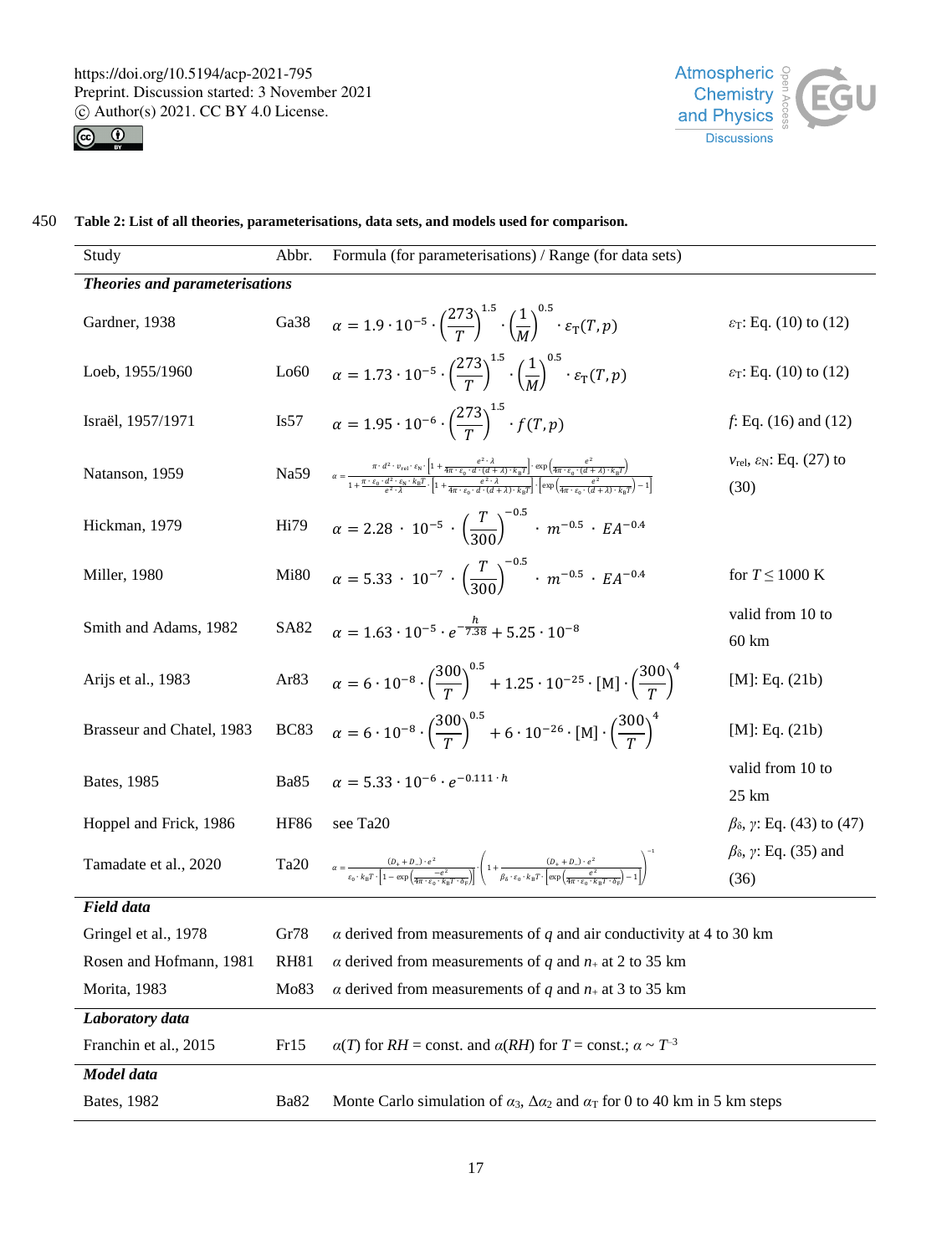



#### **5.1 Sensitivity study of the limiting sphere theories**

The limiting sphere theories are influenced by certain input parameters, such as the masses of the two ions, the ion mobilities or diffusivities, and the limiting sphere radius, apart from the temperature and pressure. Small changes in these parameters can already have a significant impact on the resulting ion-ion recombination coefficient.

455 For Na59, we utilised Eq. (26) to (30) and calculated *λ* according to Eq. (40) to (42) (Tamadate et al., 2020):

$$
\lambda = (D_+ + D_-) \cdot \left(\frac{\pi m}{8 \cdot k_B T}\right)^{0.5},\tag{40}
$$

where *m* is the reduced mass of the two ions and  $D_+$  and  $D_-$  are calculated according to Eq. (41a) and (41b), respectively:

$$
D_{+} = D_{+,0} \cdot \frac{p_0}{p} \cdot \left(\frac{r}{T_0}\right)^{1.75} \text{ and } (41a)
$$

$$
D_{-} = D_{-,0} \cdot \frac{p_0}{p} \cdot \left(\frac{T}{T_0}\right)^{1.75}, \text{ with } (41b)
$$

$$
460 \t D_0 = \frac{\mu_0 \cdot k_B T}{e},\t(42)
$$

 $D_0 = \frac{\mu_0 \cdot k_B T}{\rho}$ 

where  $D_{+,0}$  and  $D_{-,0}$  are the reference diffusivities calculated from the reference ion mobility at standard pressure and temperature, *µ*0, according to Eq. (42), given by López-Yglesias and Flagan (2013). The temperature dependence of 1.75 for *D* is taken from Tang et al. (2014). (López-Yglesias and Flagan (2013) use *T* 2 and the Chapman-Enskog theory predicts *T* 1.5 (Chapman and Cowling, 1960).)

465 We calculated Ta20 based on the derivations after Fuchs (1963) (Eq. (34) to (36)) and after Filippov (1993) (Eq. (37) to (39)), using Eq. (40) to (42) likewise. However, both derivations yielded the same results within our limits of uncertainty, therefore, for a better overview, for Ta20 we only show the results based on Fuchs.

In order to model the recombination coefficient according to HF86, we used the set of formulae provided by Tamadate et al. (2020), shown in Eq. (34) and (43) to (47). For Hoppel and Frick's *α*, they also used Eq. (34), which they derived from Fuchs's

470 theory. However,  $\beta_{\delta}$ , the ion-ion collision rate coefficient at distance  $\delta$ , is defined differently for Hoppel and Frick, given in Eq. (43). Here, the ion-ion collision rate  $\beta_{\delta}$  is not directly dependent on the particle radius *a* (see Eq. (35)), but on the ion-ion trapping distance *d*. Furthermore, the additional probability factor for ions entering the trapping sphere,  $p_d$ , is introduced to the ion-ion collision rate:

$$
\beta_{\delta} = \pi \cdot d^2 \cdot \left(\frac{8k_B T}{\pi \cdot m}\right)^{0.5} \cdot \gamma(d) \cdot p_d, \text{ with } \tag{43}
$$

$$
475 \quad \gamma(d) = 1 + \frac{e^2}{4\pi \epsilon_0 \cdot k_B T} \cdot \left(\frac{1}{d} - \frac{1}{\delta_F}\right),\tag{44}
$$

$$
p_{\rm d} = 1 - \frac{\lambda^2}{2 \cdot d^2} \cdot \left( 1 - \exp\left(\frac{-2 \cdot d \cos \theta}{\lambda}\right) \cdot \left(1 + \frac{2 \cdot d}{\lambda} \cdot \cos \theta\right) \right),\tag{45}
$$

$$
\theta = \sin^{-1}\left(\frac{b}{d}\right), \text{ and} \tag{46}
$$

$$
b = a \cdot \sqrt{1 + \frac{e^2}{32 \cdot k_B T \cdot \varepsilon_0} \cdot \left(\frac{1}{a} - \frac{1}{d}\right)},\tag{47}
$$

where *θ* is the critical angle to enter the trapping sphere and *b* is the critical collision parameter (Tamadate et al., 2020).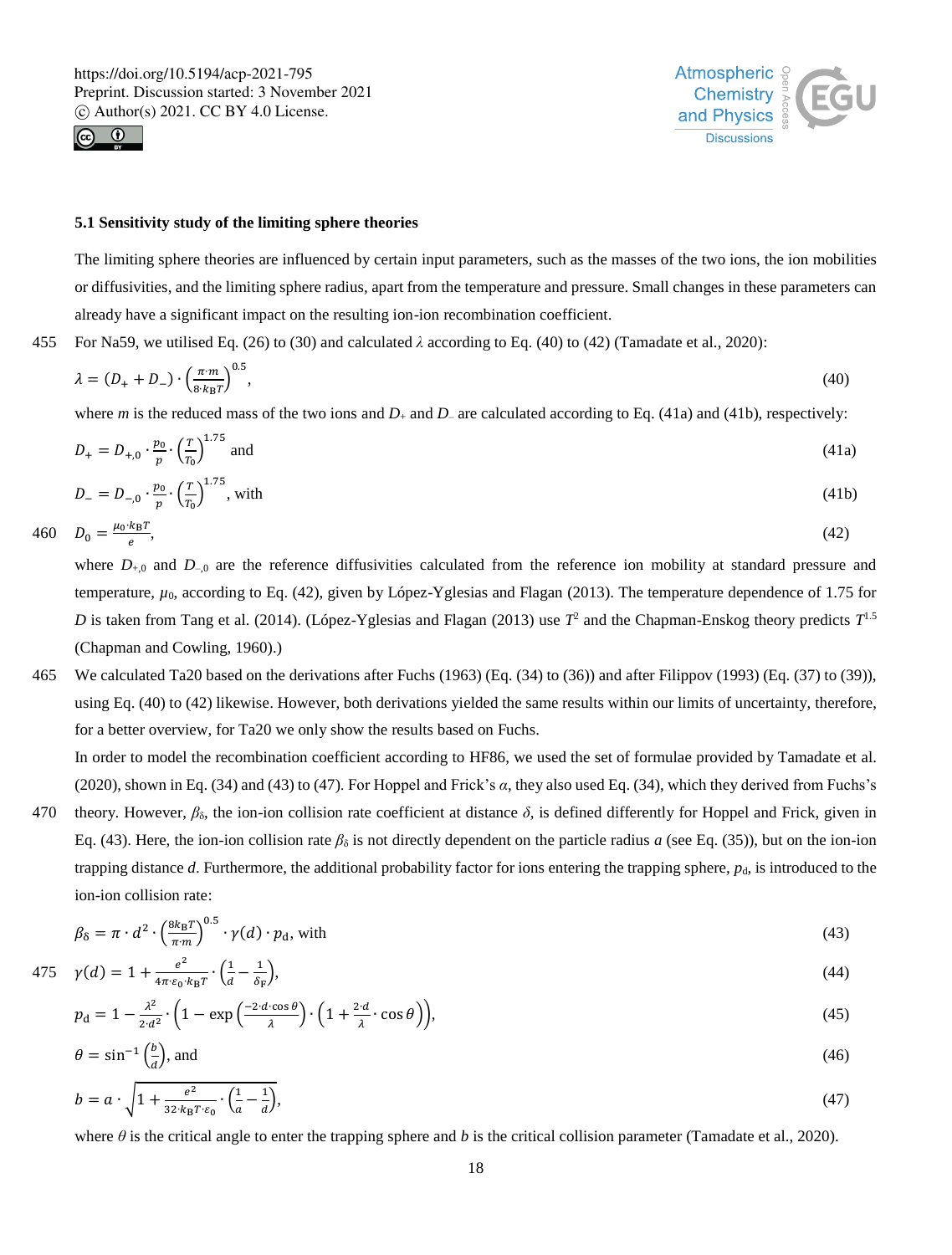



- 480 For the particle radius *a*, we used the value of 0.335 nm provided by Tamadate et al. (2020). For the ion masses, we assumed 150 amu in our sensitivity studies for both the negative and positive ions since the most abundant atmospheric ions are usually clustered with several water molecules (Viggiano and Arnold, 1995; Eisele and Hanson, 2000). Using  $\mu_0 = 1.2 \cdot 10^{-4} \text{ m}^2 \text{ V}^{-1} \text{ s}^{-1}$  (López-Yglesias and Flagan, 2013), the resulting value for  $D_{+,0}$  and  $D_{-,0}$  is 3.12  $\cdot 10^{-6} \text{ m}^2 \text{ s}^{-1}$ . As the exact limiting sphere radius *d* is uncertain, we studied three cases for Na59 and HF86: 18, 23 and 28 nm (23 nm is the
- 485 proposed value of Hoppel and Frick (1986) for an ion of 150 amu, assuming an ion-ion recombination coefficient of  $1.7 \cdot 10^{-1}$  $^6$  cm<sup>3</sup> s<sup>-1</sup>). Ta20 is independent of *d*. We compared Na59 and HF86 for the three limiting sphere radii and show the results of this sensitivity study for an altitude range of 0 to 50 km in Fig 2. Between 0 and 30 km, the resulting recombination coefficients show the same trend for both theories and all three radii. Above 30 km, HF86 decreases less strongly, converging towards a few times  $10^{-8}$  cm<sup>3</sup> s<sup>-1</sup>, whereas Na59 shows an almost constant decrease. Between 0 and 10 km, the recombination coefficient
- 490 is almost constant for Na59 and HF86, however, a slight increase can be observed above 0 km before the decrease becomes effective. The maxima in  $\alpha$  values are between 2 and 7 km, depending on the theory and limiting sphere radius. HF86 shows a strong gradient in  $\alpha$  between 0 km ( $\alpha = 1.6 \cdot 10^{-6}$  cm<sup>3</sup> s<sup>-1</sup>) and its maximum at 5 km (2.8  $\cdot$  10<sup>-6</sup> cm<sup>3</sup> s<sup>-1</sup>) for  $d = 28$  nm. The recombination coefficients for the least assumed limiting sphere radius, 18 nm, and the greatest, 28 nm, differ by roughly a factor of 2 for both theories at an altitude of 15 km. From these results, it becomes obvious that the input values for the limiting
- 495 sphere theories have to be chosen accurately in order to avoid greater uncertainties. This is not only the case for the limiting

sphere radii, but also for the ion masses and the ion mobilities.



**Figure 2: Sensitivity study of the ion-ion recombination coefficient** *α* **to different limiting sphere radii** *d* **of the limiting sphere theories Na59 and HF86 for an altitude range of 0 to 50 km.**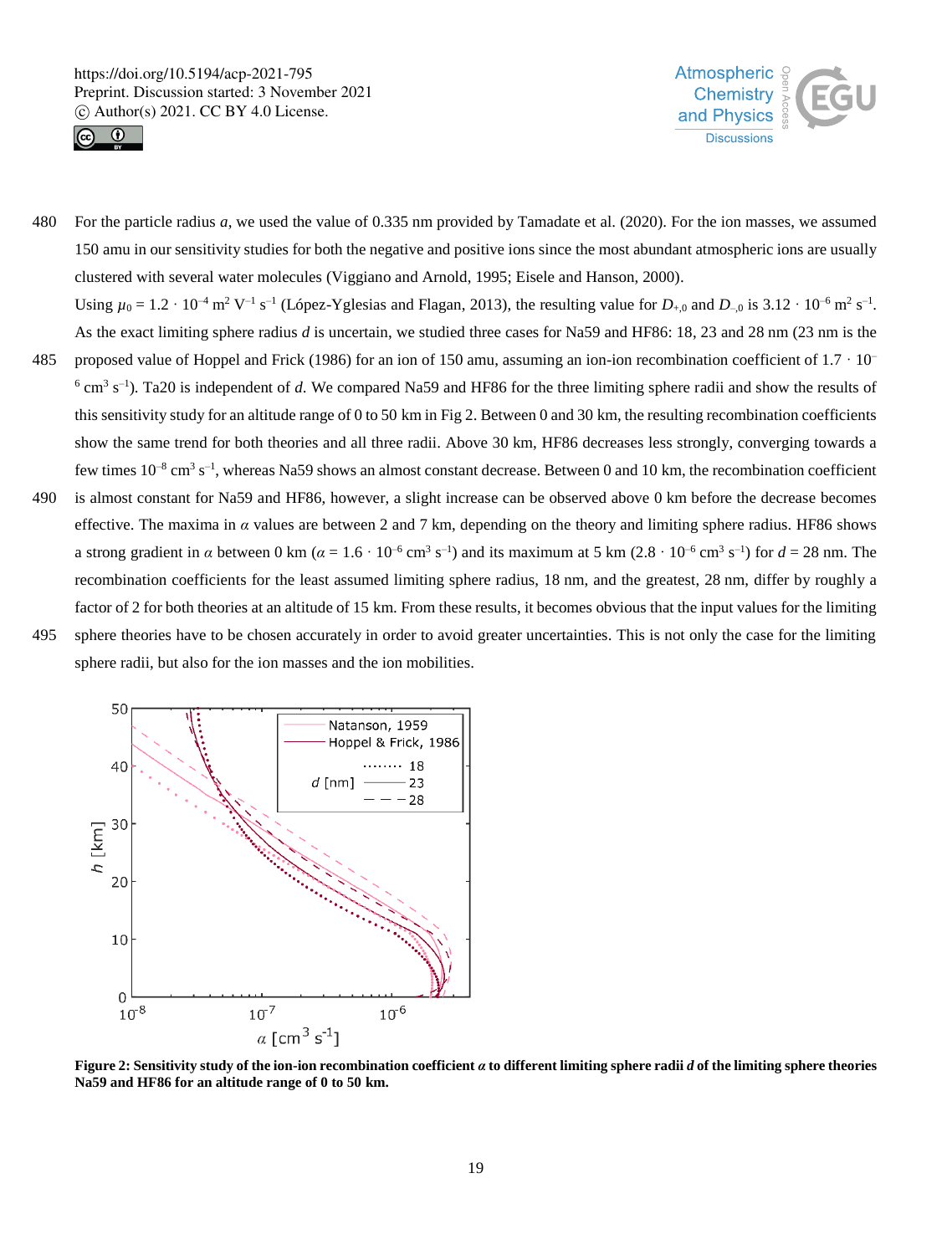



#### 500 **5.2 Comparison to laboratory data**

In order to find the most accurate formula to parameterise the ion-ion recombination coefficient, we compare the above mentioned parameterisations and theories to the field, laboratory and model data.

In a first step, the parameterisations and theories are compared to the constant-pressure and temperature-dependent data set reported by Franchin et al. (2015). Here, only parameterisations are used that include the temperature as a parameter (i.e. Ga38,

- 505 Is57, Na59, Lo60, Hi79, Mi80, Ar83, BC83, HF86, and Ta20). Parameterisations that predict *α* based solely on the altitude are, therefore, excluded (i.e. SA82 and Ba85). We used  $m_+ = m_- = 150$  amu,  $\mu_0 = 1.2 \cdot 10^{-4}$  m<sup>2</sup> V<sup>-1</sup> s<sup>-1</sup>, and *EA* = 1 eV (the electron affinity was derived from Hickman (1979) for  $NO_3^-$  reacting with  $H_3O^+(H_2O)_3$ ). The result of the comparison is shown in Fig. 3. The temperature-dependent data points of Fr15 are shown in all three panels. For Fr15, there is a general trend towards higher recombination coefficient values for lower temperatures, although the fluctuation is comparably strong. In Fig.
- 510 3 (a), the complex potential models Hi79 and Mi80 are plotted. At higher temperatures (278 and 293 K), Hi79 agrees well with Fr15, although it deviates at lower temperatures because there is almost no response to the changing temperature  $(3.1 \cdot 10^{-1})$ <sup>6</sup> cm<sup>3</sup> s<sup>-1</sup> at 218 K compared to 2.7 · 10<sup>-6</sup> cm<sup>3</sup> s<sup>-1</sup> at 293 K). In addition, Hi79 does not reproduce the *α* value at standard conditions,  $1.7 \cdot 10^{-6}$  cm<sup>3</sup> s<sup>-1</sup>. The performance of Mi80 is poor, yielding values that are one to two orders of magnitude too low. The other semi-empirical parameterisations, Ga38, Is57, Lo60, Ar83, and BC83, agree within a reasonable range at
- 515 ground-level temperatures (270 to 300 K) (Fig. 3 (b)), especially the Thomsonian theories Ga38, Is57, and Lo60 which yield almost the same values. However, the Thomsonian and the semi-empirical theories (Ar83 and BC83) differ tremendously from each other for tropopause temperatures (around 220 K). The weaker temperature dependence of the group Ga38, Is57, and Lo60 ( $T^{-1.5}$ ) results in a negligible increase of *α* with decreasing temperatures. The laboratory data of Fr15, on the other hand, show a stronger *T* dependence (around  $T^{-3}$ ) that is best reproduced by Ar83 and BC83, which assume a  $T^{-5}$  dependence for the
- 520 ternary recombination. This observation is to be expected, since a ternary recombination mechanism is supposed to be dominant at ground-level pressure. BC83 appears to reproduce the data points slightly better than Ar83. In Fig. 3 (c), the limiting sphere theories are shown. While Na59 and HF86 are in the same range as Fr15 for 278 K and 293 K, they yield much lower values for cold temperatures compared to Fr15. HF86 shows an unexpected behaviour between 230 and 260 K, with fluctuating *α* values that can even become negative. Ta20 yields values which are generally too low for the recombination
- 525 coefficient, e.g.  $3.4 \cdot 10^{-7}$  cm<sup>3</sup> s<sup>-1</sup> at 273 K and 1013 hPa. Thus, neither of the limiting sphere theories can reproduce the laboratory data satisfactorily.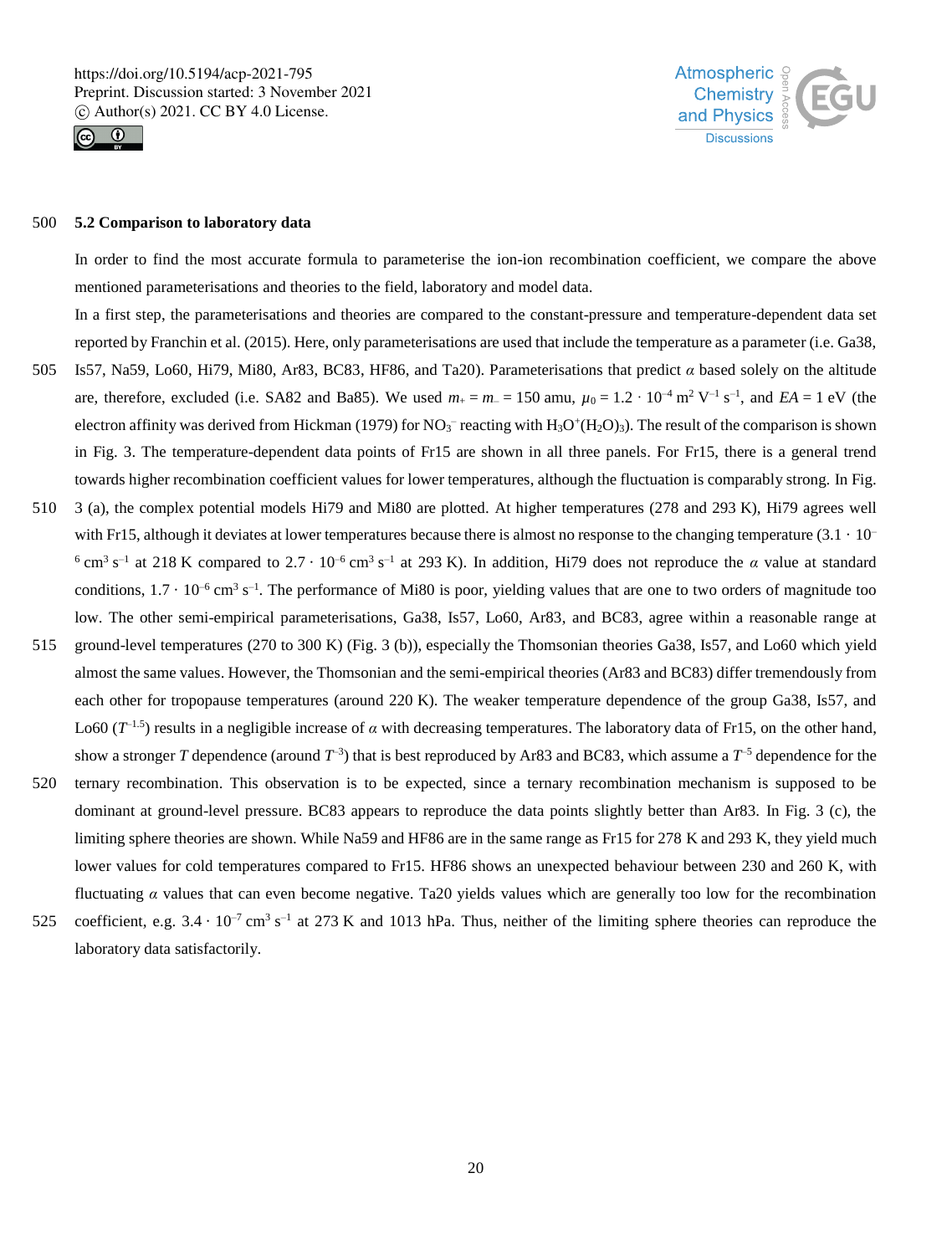





**Figure 3: Parameterisations (solid lines) and laboratory data (circles) of the recombination coefficient** *α* **for the temperature range of 213 to 298 K. a) Complex potential models Hi79 and Mi80 (note the logarithmic y-axis), b) Thomsonian theories (Ga38, Lo60,**  530 **Is57) and semi-empirical parameterisations (Ar83, BC83), and c) limiting sphere theories (Na59, HF86, Ta20). In all panels, the data from Fr15 are shown.**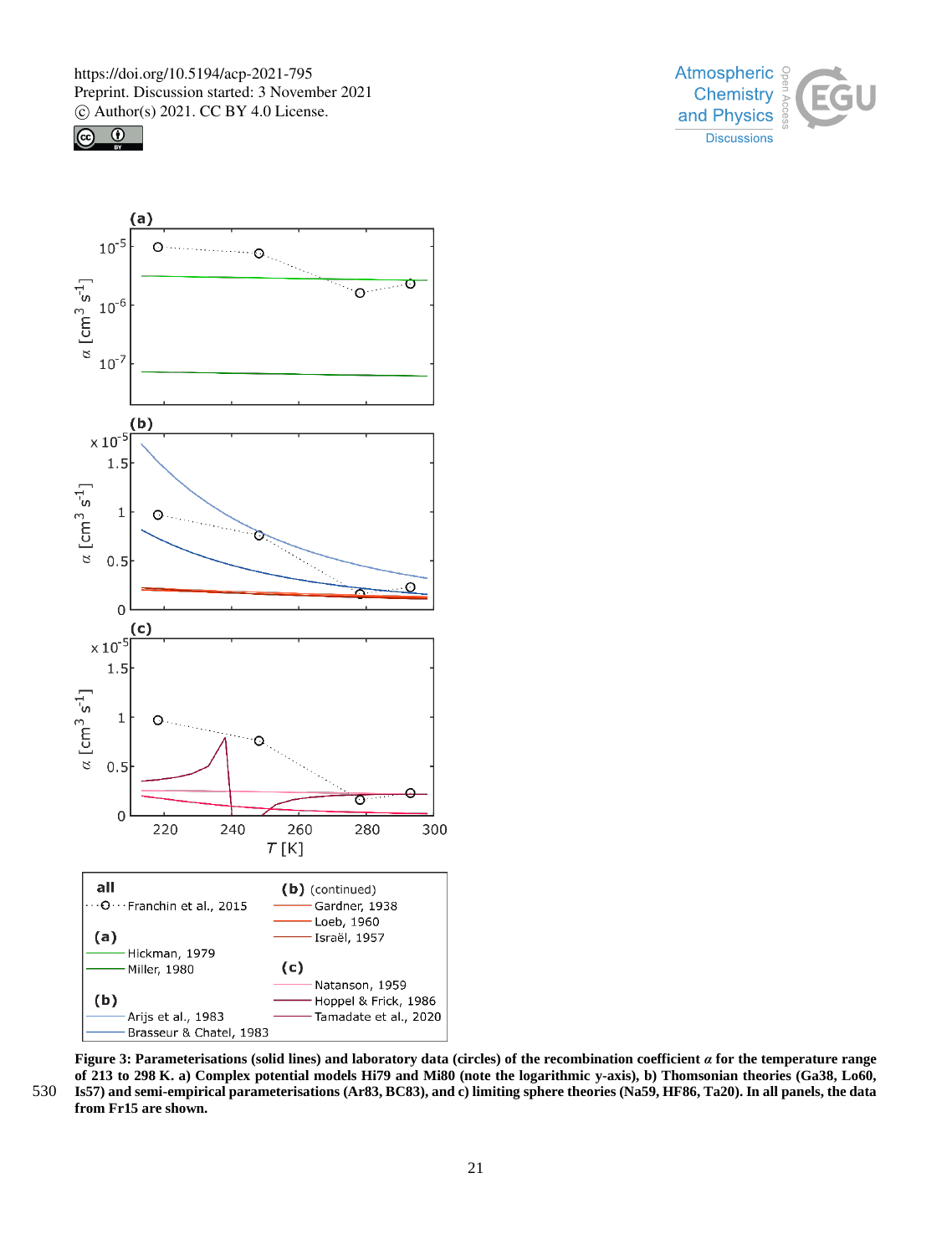



Franchin et al. (2015) have additionally used the model by López-Yglesias and Flagan (2013) to simulate the ion-ion recombination coefficient for the discussed temperature range. This model describes the ion-aerosol attachment coefficient, although it can also be applied to the special case of two ions recombining. However, the model was unable to reproduce the 535 measured data in the low-temperature regime (Franchin et al., 2015).

### **5.3 Comparisons to field and model data**

In a second step, the parameterisations and theories were compared to field and model data. The temperature, pressure and air density data of the US Standard Atmosphere were used here (National Oceanic and Atmospheric Administration et al., 1976). The results are plotted in Fig. 4. Here, the y-axis represents the altitude *h* and the x-axis represents the ion-ion recombination

540 coefficient *α*.

In Fig. 4 (a), the complex potential models of Hi79 and Mi80 are shown. In Fig. 4 (b), the Thomsonian theories of Ga38, Lo60, and Is57 are depicted. Figure 4 (c) shows the semi-empirical adjustments to the Thomson theory of Ar83 and BC83 as well as the Monte Carlo simulation of Ba82. Figure 4 (d) gives an overview of the solely altitude-dependent parameterisations of SA82 and Ba85, as well as all the field data sets of Gr78, RH81, and Mo83. In Fig. 4 (e), the results of the limiting sphere

545 models (Na59, HF86, and Ta20) are plotted. For a better comparability, the measurements of RH81 are shown in all plots. It should be noted, however, that the data of RH81 and Mo83 are erroneous below 10 km, although they are believed to be more accurate than the data of Gr78, as mentioned previously.

The parameterisation of Hi79 (Fig. 4 (a)) is within the correct order of magnitude for the lower part of the troposphere, however, this still yields too big a value for ground conditions  $(2.7 \cdot 10^{-6} \text{ cm}^3 \text{ s}^{-1})$ . The value slightly increases with increasing altitude

550 up to 11 km  $(3.1 \cdot 10^{-6} \text{ cm}^3 \text{ s}^{-1})$  and stays practically constant above this altitude. Mi80, on the other hand, shows a poor performance again, being orders of magnitude too low with a recombination coefficient of 6.3 to 7.2  $\cdot$  10<sup>-8</sup> cm<sup>3</sup> s<sup>-1</sup>. Thus, both theories are not able to reproduce properly the field data.

The Thomsonian parameterisations (Fig. 4 (b)) are within the correct order of magnitude in the troposphere. The two early theories of Ga38 and Lo60 start with rather low values at ground level  $(1.4$  and  $1.3 \cdot 10^{-6}$  cm<sup>3</sup> s<sup>-1</sup>, respectively) and describe a

555 slight increase until 11 km. Above this, the values decrease slightly and are in good accordance to RH81. Is57 describes a different curve, continuously increasing with altitude. Furthermore, the ground-level value of  $1.2 \cdot 10^{-6}$  cm<sup>3</sup> s<sup>-1</sup> is comparably low which is remarkable since Israël used a value of  $1.6 \cdot 10^{-6}$  for the Earth's surface to derive his simplified equation. Up to 8 km, Is57 is in good accordance to Ga38 and Lo60, however, above 10 km, where the measurements of RH81 can be considered as relatively accurate, it drifts away from the field data.

560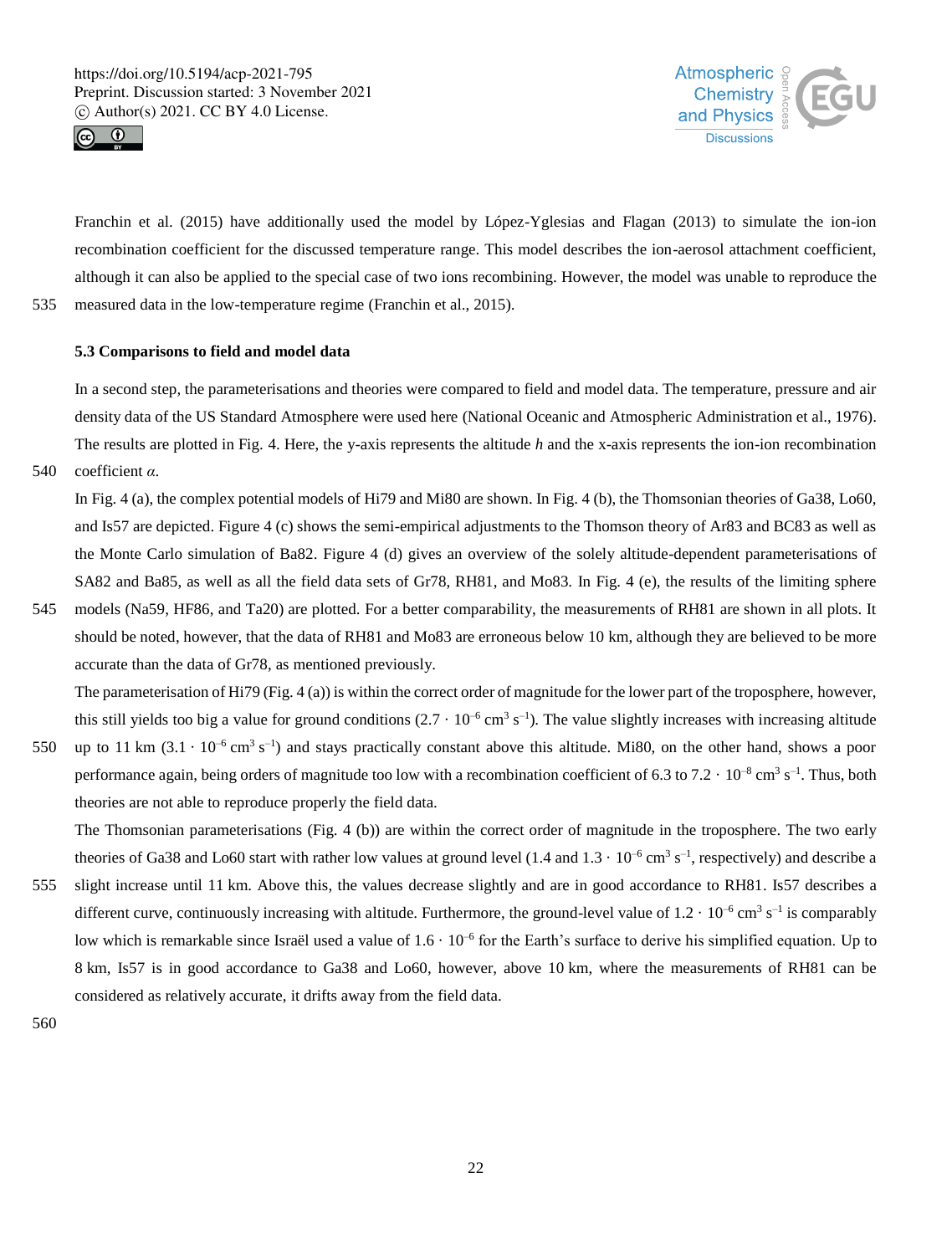





**Figure 4: Parameterisations (solid lines), field data (squares), and model simulations (triangles) of the recombination coefficient** *α* **for the altitude range of 0 to 20 km for conditions of the US Standard Atmosphere. a) Complex potential models (Hi79, Mi80), b) Thomsonian theories (Ga38, Lo60, Is57), c) semi-empirical parameterisations (Ar83, BC83) and model simulation (Ba82), d)**  565 **altitude-dependent parameterisations (SA82, Ba85) and field data (Gr78, RH81, Mo83), and e) limiting sphere theories (Na59, HF86, Ta20). The data points of RH81 are added to all panels for a better comparability.**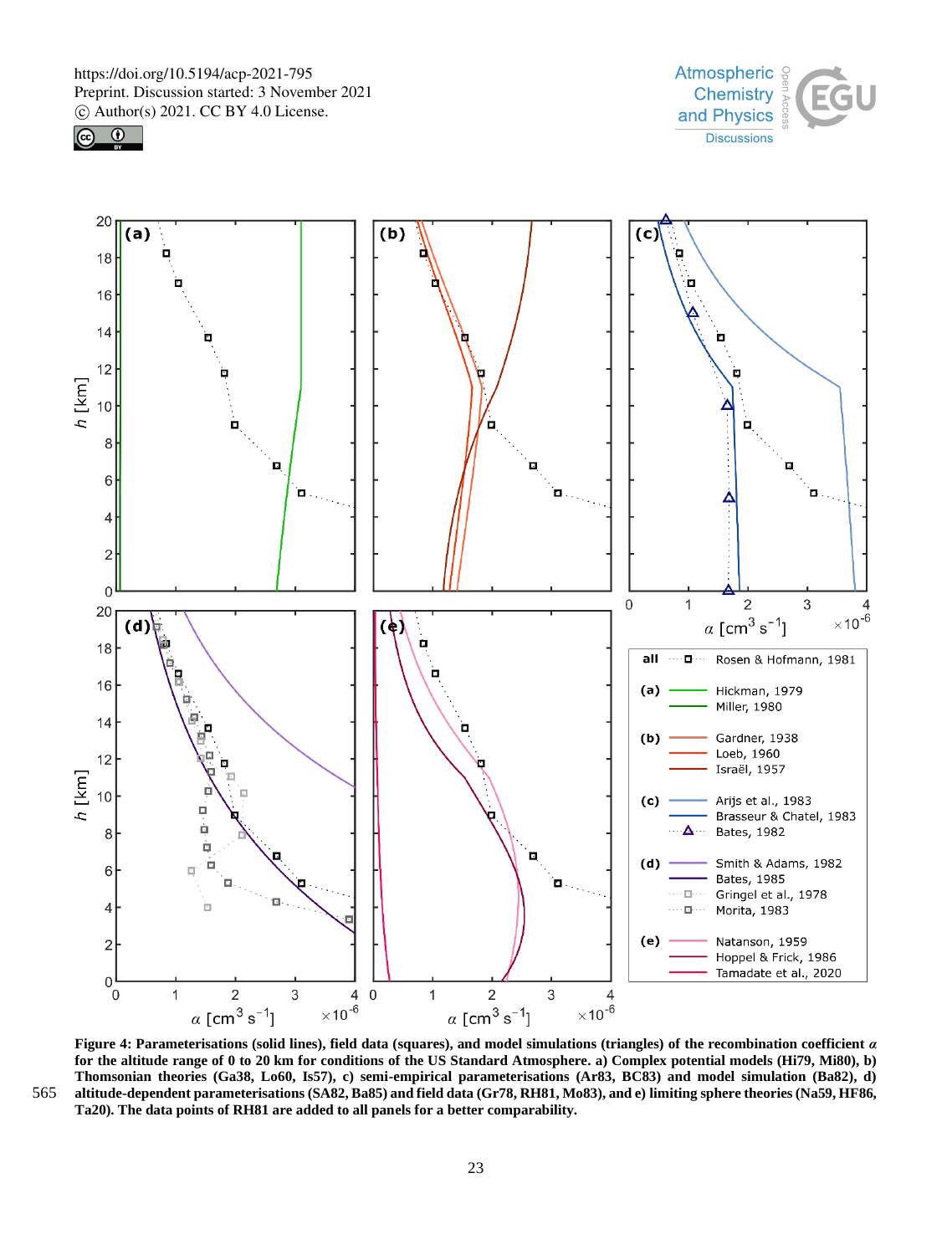



The model simulation of Ba82 (Fig. 4 (c)) yields a value of  $1.7 \cdot 10^{-6}$  cm<sup>3</sup> s<sup>-1</sup> from ground level up to 10 km. This value is in good agreement with independent laboratory measurements, yielding  $(1.7 \pm 0.1) \cdot 10^{-6}$  cm<sup>3</sup> s<sup>-1</sup> at normal conditions (Lenz, 1932). Above 10 km, the value decreases and approaches the measurements of RH81 with good agreement. The 570 parameterisation of BC83 is able to closely represent Ba82, with slightly higher values up to 13 km. The recombination coefficient only slightly decreases from 0 to 11 km for BC83  $(1.9 \cdot 10^{-6} \text{ cm}^3 \text{ s}^{-1})$  at ground level;  $1.7 \cdot 10^{-6} \text{ cm}^3 \text{ s}^{-1}$  at 11 km), but decreases more dramatically above that altitude; this is because up to 11 km, the decreasing temperature and the decreasing pressure nearly counterbalance. However, above 11 km, the temperature stays constant while the pressure further decreases, leading to decreasing values of *α* altogether. The results of Ar83 also show this pattern but with much greater (and unrealistic) 575 values overall; for instance, the ground-level coefficient of  $3.8 \cdot 10^{-6}$  cm<sup>3</sup> s<sup>-1</sup> is beyond the range of uncertainty. The divergence between Ar83 and BC83 is due to the higher factor in the three-body term of the formula of Ar83 (see Eq. (20) and (22)). The

curve eventually reaches closer to RH81 and BC83 at higher altitudes, when the two-body recombination process gains increasing importance.

The comparison of the three measurement campaigns (Gr78, RH81, Mo83) in Fig. 4 (d) reveals that above 12 km, the data

- 580 points are in good agreement and can, therefore, be considered as reliable. Between 5 and 12 km, the reported values differ by up to a factor of 2. Whilst RH81 and Mo83 describe relatively smooth curves, adjacent data points of Gr78 show a relatively strong amplitude for the recombination coefficient. As discussed previously, the values of RH81 and Mo83 cannot be used below approximately 9 km. The solely altitude-dependent parameterisation of Ba85, which is valid between 10 and 25 km, reproduces the measured data and the simulations by Ba82 quite well within its range of validity. The parameterisation of 585 SA82, however, yields values that are too high and is, therefore, not recommended.
- In Fig. 5 (e), the limiting sphere theories Na59, HF86, and Ta20 are shown. Whilst Na59 and HF86 agree fairly well with each other, Ta20 yields *a* values which are one order of magnitude too low  $(2.7 \cdot 10^{-6} \text{ cm}^3 \text{ s}^{-1})$  at ground level) and is, therefore, not recommended. Na59 and HF86 show maxima in the *α* values within the troposphere at 4.5 and 3.5 km, respectively, while at ground level, they are slightly too high  $(2.2 \cdot 10^{-6} \text{ cm}^3 \text{ s}^{-1})$  and, furthermore, they are lower than RH81 above 9 km (HF86)
- 590 and 12 km (Na59).

To sum up the comparison, the field data of Gr78, RH81, and Mo83, the model calculation of Ba82, and the parameterisations of Ga38, Na59, Lo60, BC83 and Ba85 agree well between altitudes of 10 and 20 km. At ground level, Ba82 and BC83 come closest to the independent laboratory measurements of *α*. However, for the altitude range of slightly above 0 up to 10 km, there is no benchmark available. It is reasonable to assume that the recombination coefficient essentially stays constant, a feature

- 595 reproduced by the results of Ba82, Ar83, and BC83 in a first approximation. It cannot be excluded, however, that the value of *α* has a maximum in between, as predicted by Na59 and HF86. Bearing in mind the lack of knowledge for the altitudes below 10 km, we conclude that the parameterisation of Brasseur and Chatel (1983) (BC83) is favourable because it reproduces the field data, model data and laboratory measurements reasonably well and includes a detailed temperature and pressure dependence, thus, making it applicable to model calculations and field measurements for any modelled or measured
- 600 temperature and pressure at any altitude. Therefore, nuances of temperature and pressure variations can be resolved with this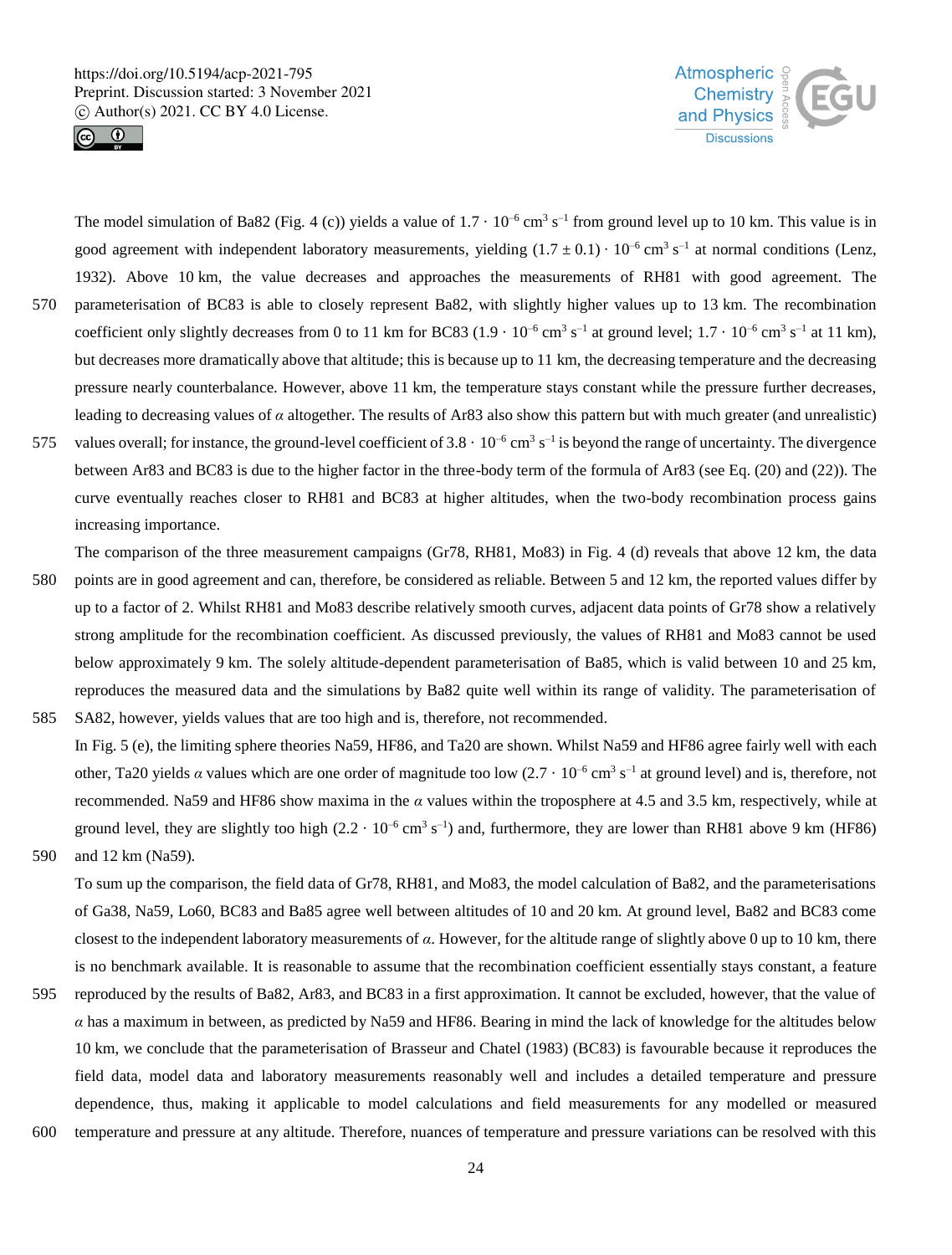



parameterisation. Furthermore, BC83 also showed the best performance in reproducing the data points of Franchin et al. (2015). For altitudes above 10 km, the parameterisation of Bates (1985) (Ba85) may be used when data of temperature and pressure are lacking; however, this appears to be unlikely for most applications.

# **6 Conclusion and outlook**

- 605 The history of theoretical and empirical approaches to quantify the ion-ion recombination coefficient *α* and its parameterisations have been reviewed. The parameterisations have been compared to field and laboratory data and to a model calculation of  $\alpha$  with a focus on temperature and pressure dependence and their applicability to the troposphere and lower stratosphere, i.e. from 0 to 20 km altitude. For standard conditions (i.e. 0 °C, 1013 hPa), the value of  $1.7 \cdot 10^{-6}$  cm<sup>3</sup> s<sup>-1</sup> is recommended to be used. Evidence is strong that this value is accurate because several authors have derived it independently
- 610 from laboratory measurements as well as from model calculations. As of today's knowledge, it is the best assumption to use a constant value for altitudes between 0 and 10 km; this is due to the roughly counterbalancing effects of temperature and pressure on the recombination coefficient. Above 10 km, however, a temperature- and pressure-dependent parameterisation must be used to account for the decreasing value of the ion-ion recombination coefficient. The parameterisation of Brasseur and Chatel (1983) shows the best agreement with field and model data and with recent laboratory measurements of *α*. However,
- 615 the understanding of the processes in ion-ion recombination is far from complete. Binary and ternary recombination mechanisms both play a role, however, their specific temperature and pressure dependencies are not fully resolved up to the present day. The processes that take place inside the "limiting sphere" around the ions are still debated. In addition, the ionion recombination is influenced by the mobilities and masses of the ions. More experiments and state-of-the-art model simulations, including molecular dynamics simulations, are needed to determine the ion-ion recombination coefficient in
- 620 dependence of temperature, pressure and ion masses and mobilities. This is crucial in order to calculate accurately the recombination loss of ions for the diverse ambient conditions we observe in our atmosphere.

### **Nomenclature**

- *a* particle (or ion) radius, also named collision radius, in m
- *b* critical collision parameter, in m
- 625 *d* radius of the collision sphere around each ion (after Thomson), radius of mutual Coulomb attraction between two ions of opposite charge (after Loeb), also called ion-ion trapping distance (after Natanson), in m
	- *D* diffusion coefficient, in  $m^2 s^{-1}$
	- $D_{+,-}$  diffusion coefficient of the positive, negative ion, in m<sup>2</sup> s<sup>-1</sup>
	- *e* electron charge,  $1.602\,177 \cdot 10^{-19}$  C
- 630  $E$  external electrical field, in V m<sup>-1</sup>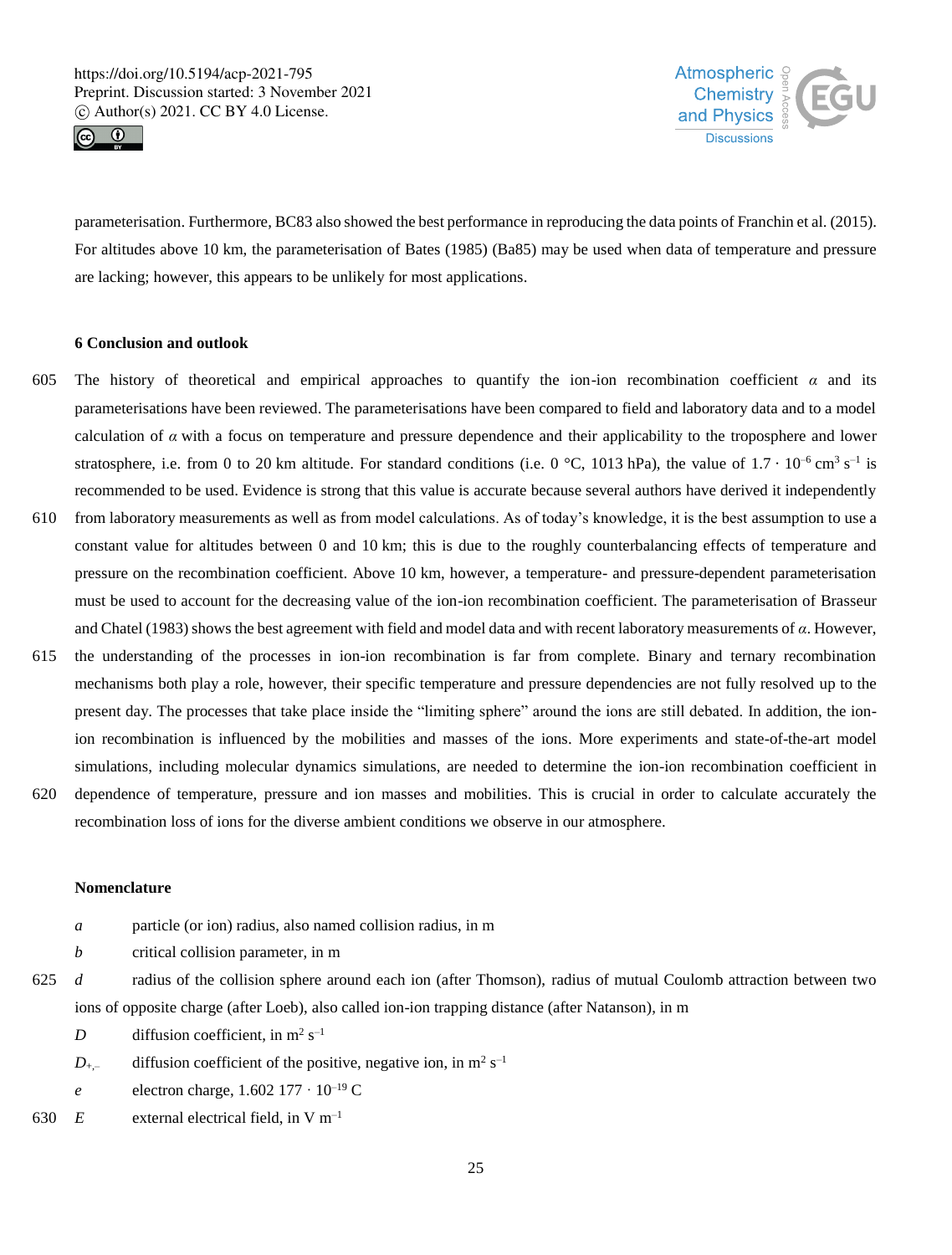



|     | EA               | electron affinity, in eV                                                             |
|-----|------------------|--------------------------------------------------------------------------------------|
|     | $\boldsymbol{F}$ | proportionality constant for Hoppel and Frick's theory                               |
|     | h                | altitude, in km                                                                      |
|     | $\boldsymbol{k}$ | number of elementary charges of the aerosol particle                                 |
| 635 | $k_{\rm B}$      | Boltzmann constant, 1.380 649 · $10^{-23}$ J K <sup>-1</sup>                         |
|     | $Kn_{\delta}$    | Knudsen number for the limiting sphere                                               |
|     | L                | loss rate to the electrodes, in $cm^{-3}$ s <sup>-1</sup>                            |
|     | $\boldsymbol{m}$ | reduced mass, in kg (unless noted otherwise)                                         |
|     | $\boldsymbol{M}$ | molecular mass, in amu                                                               |
| 640 | [M]              | number density of air molecules, in cm <sup>-3</sup>                                 |
|     | n                | number concentration of ions in the gas phase, in $cm^{-3}$                          |
|     | $n_{-,+}$        | number concentration of negative, positive ions in the gas phase, in $cm^{-3}$       |
|     | $\boldsymbol{p}$ | pressure, in hPa (unless noted otherwise)                                            |
|     | $p_{\delta}$     | collision probability for ions entering the limiting sphere                          |
| 645 | q                | ion pair production rate, in cm <sup>-3</sup> s <sup>-1</sup>                        |
|     | r                | distance of the two ions, in m                                                       |
|     | $r_0$            | initial distance of the two ions, in m                                               |
|     | RH               | relative humidity, in %                                                              |
|     | $\boldsymbol{t}$ | time, in s                                                                           |
| 650 | T                | temperature, in K                                                                    |
|     | $v_{+,-}$        | mean thermal speed of the positive, negative ion, in $m s^{-1}$                      |
|     | $v_{rel}$        | relative thermal speed of two ions of opposite charge, in m $s^{-1}$                 |
|     | w                | function of $x$ (used in Thomson theory)                                             |
|     | $\mathcal{X}$    | function of d and $\lambda$ (used in Thomson theory)                                 |
| 655 | $x^{\prime}$     | function of $T$ and $p$ (used in Thomson theory)                                     |
|     | $\alpha$         | ion-ion recombination coefficient, in cm <sup>3</sup> s <sup>-1</sup>                |
|     | $\beta^{\rm k}$  | ion-aerosol attachment coefficient, in cm <sup>3</sup> s <sup>-1</sup>               |
|     | $\beta_{\delta}$ | ion-ion collision rate coefficient at distance $\delta$ (limiting sphere surface)    |
|     | γ                | function of a or d and $\delta_F$ (used for Fuchs's and Hoppel and Frick's theories) |
| 660 | Δ                | image capture distance, in m                                                         |
|     | $\delta$         | limiting sphere radius, in m                                                         |
|     | $\delta$ '       | Hoppel and Frick's limiting sphere radius, in m                                      |
|     | $\delta_3$       | three-body trapping distance, in m                                                   |
|     | $\delta_{\rm F}$ | Fuchs's limiting sphere radius, in m                                                 |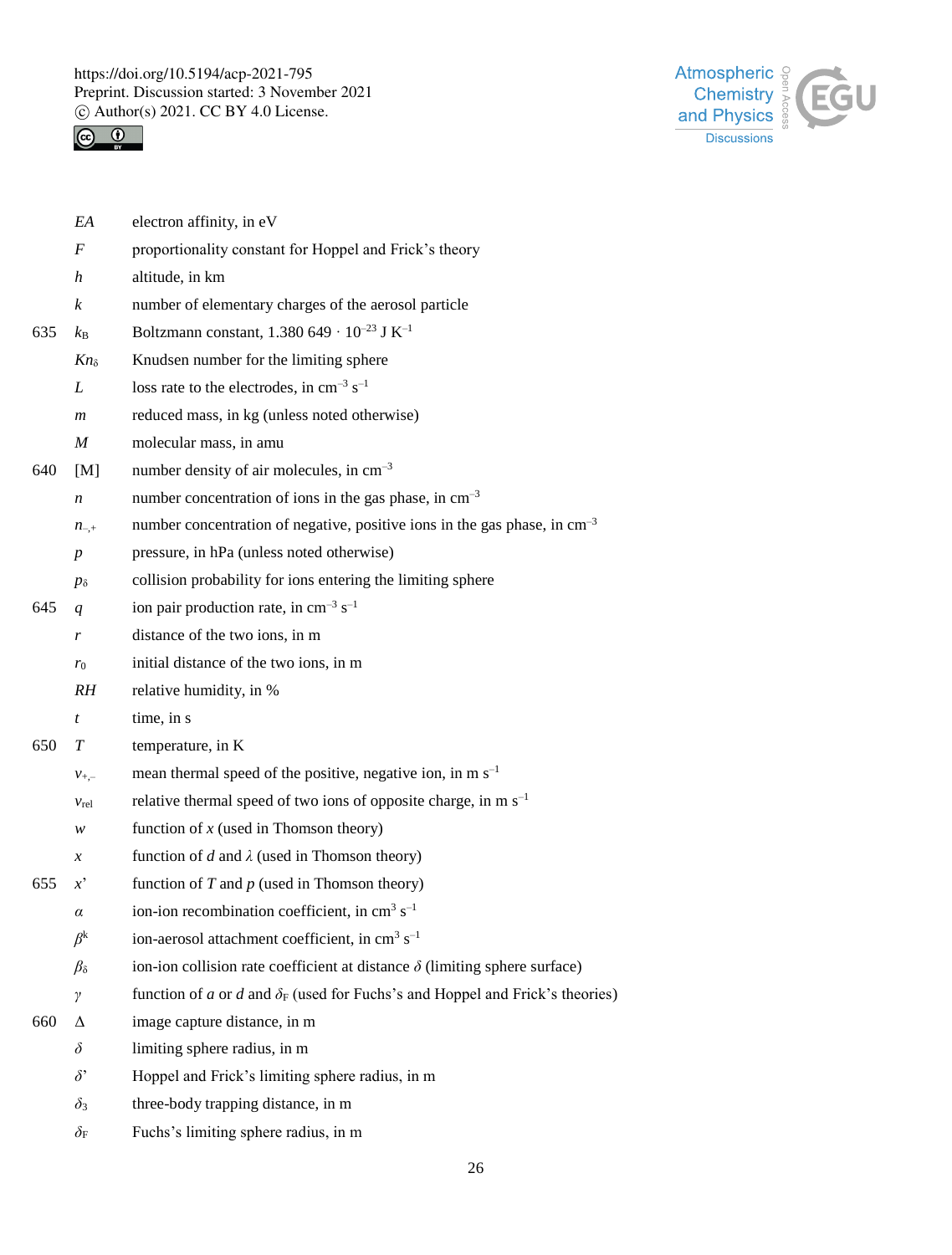



| 665 | $\varepsilon_0$                | vacuum permittivity, 8.854 188 · $10^{-23}$ A s V <sup>-1</sup> m <sup>-1</sup>              |
|-----|--------------------------------|----------------------------------------------------------------------------------------------|
|     | $\mathcal{E}_{L,T}$            | ratio of successful recombinations per collision (after Langevin, Thomson)                   |
|     | $\varepsilon_{\rm N}$          | ion-gas molecule collision probability, also named "adsorption coefficient" (after Natanson) |
|     | $\theta$                       | critical angle to enter the trapping sphere                                                  |
|     | λ                              | mean free path of the ion, in m                                                              |
| 670 | $\lambda_{+,-}$                | mean free path of the positive, negative ion, in m                                           |
|     | $\lambda_{\rm air}$            | mean free path of air, in m                                                                  |
|     | $\mu_{+,-}$                    | ion mobility of the positive, negative ion, in $m^2 V^{-1} s^{-1}$                           |
|     | $\boldsymbol{\Phi}^\mathrm{k}$ | potential (in Hoppel and Frick's theory)                                                     |
|     | $\Psi_{\delta}$                | ratio of Coulomb and thermal energy at distance $\delta$ (limiting sphere surface)           |
| 675 |                                |                                                                                              |

## **Author contribution**

MZW designed the study, surveyed the literature and compared the parameterisations, models and data sets. MZW and AK modelled the parameterisations and theories. MZW, AK, and JC discussed the results. MZW wrote the manuscript; all coauthors provided input for revision before submission.

## 680 **Competing interests**

The authors declare that they have no conflict of interest.

### **Acknowledgements**

*tbw*

# **Financial support**

685 Marcel Zauner-Wieczorek is funded by the Heinrich Böll Foundation.

# **References**

Arijs, E.: Positive and negative ions in the stratosphere, Annales Geophysicae, 1, 149–160, 1983.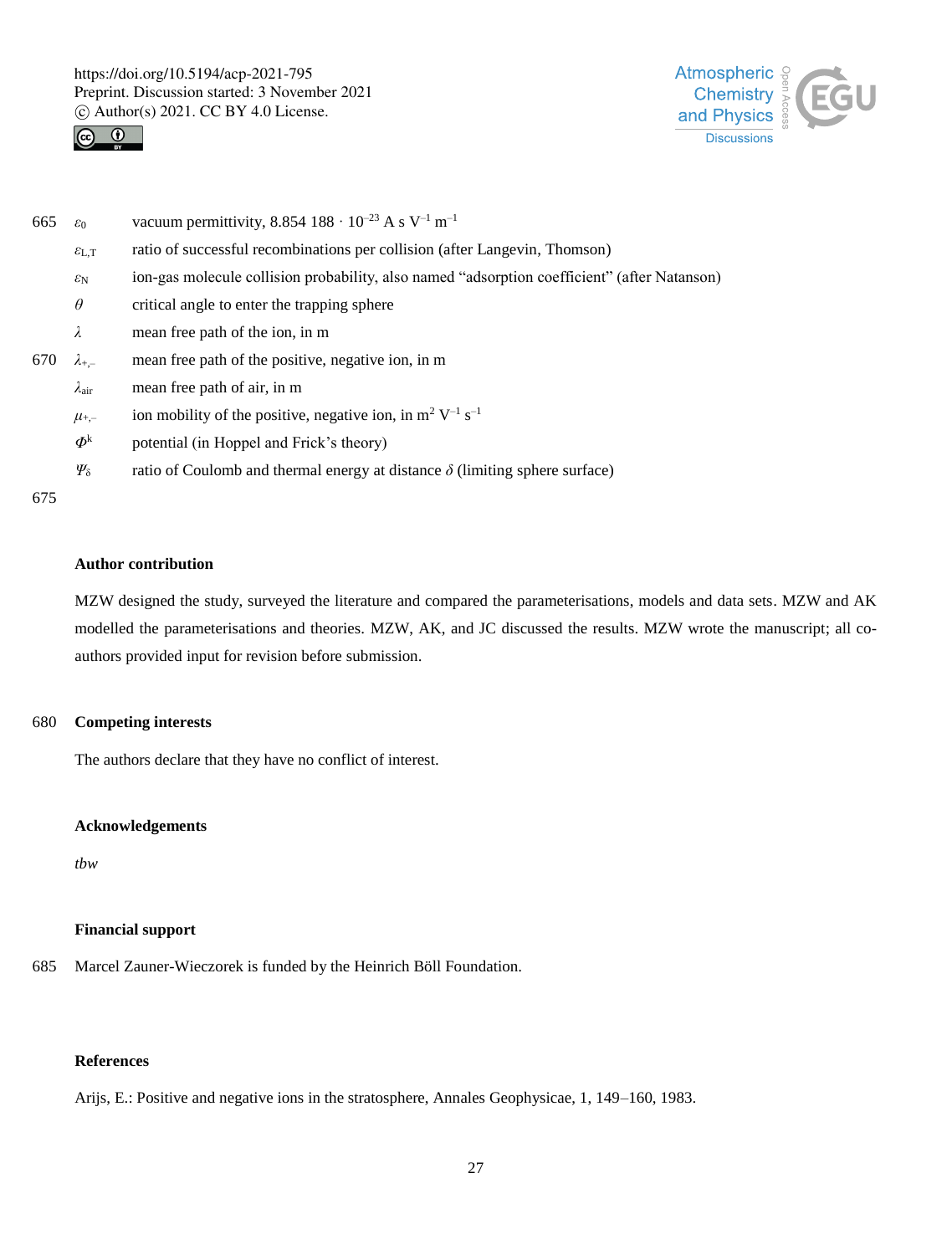



Arijs, E., Nevejans, D., Ingels, J., and Frederick, P.: Positive ion composition measurements between 33 and 20 km altitude, 690 Annales Geophysicae, 1, 161–166, 1983.

- Arnold, F. and Hauck, G.: Lower stratosphere trace gas detection using aircraft-borne active chemical ionization mass spectrometry, Nature, 315, 307–309, https://doi.org/10.1038/315307a0, 1985.
- Arnold, F. and Qiu, S.: Upper stratosphere negative ion composition measurements and inferred trace gas abundances, Planetary and Space Science, 32, 169–177, https://doi.org/10.1016/0032-0633(84)90151-X, 1984.
- 695 Arnold, F. and Fabian, R.: First measurements of gas phase sulphuric acid in the stratosphere, Nature, 283, 55–57, https://doi.org/10.1038/283055a0, 1980.
	- Basu, S., Buchau, J., Rich, F. J., Weber, E. J., Field, E. C., Heckscher, J. L., Kossey, P. A., Lewis, E. A., Dandekar, B. S., McNamara, L. F., Cliver, E. W., Millman, G. H., Aarons, J., Klobuchar, J. A., and Mendillo, M. F.: Chapter 10. Ionospheric radio wave propagation, in: Handbook of geophysics and the space environment, edited by: Jursa, A. S.,
- 700 1985.
	- Bates, D. R.: Ion-ion recombination in an ambient gas, Advances in Atomic and Molecular Physics, 20, 1–39, https://doi.org/10.1016/S0065-2199(08)60264-X, 1985.
	- Bates, D. R.: Recombination of small ions in the troposphere and lower stratosphere, Planetary and Space Science, 30, 1275– 1282, https://doi.org/10.1016/0032-0633(82)90101-5, 1982.
- 705 Bazilevskaya, G. A., Usoskin, I. G., Flückiger, E. O., Harrison, R. G., Desorgher, L., Bütikofer, R., Krainev, M. B., Makhmutov, V. S., Stozhkov, Y. I., Svirzhevskaya, A. K., Svirzhevsky, N. S., and Kovaltsov, G. A.: Cosmic Ray Induced Ion Production in the Atmosphere, Space Science Reviews, 137, 149–173, https://doi.org/10.1007/s11214-008- 9339-y, 2008.
	- Brasseur, G. and Chatel, A.: Modelling of stratospheric ions: a first attempt, Annales Geophysicae, 1, 173–185, available at:
- 710 https://orfeo.kbr.be/bitstream/handle/internal/6155/Brasseur%281983f%29.pdf?sequence=1&isAllowed=y, 1983. Brueckner, K. A.: Ion-Ion Recombination, The Journal of Chemical Physics, 40, 439–444, https://doi.org/10.1063/1.1725134, 1964.
	- Chapman, S. and Cowling, T. G.: The mathematical theory of non-uniform gases: An account of kinetic theory of viscosity, thermal conduction, and diffusion in gases, 2. ed., 2. repr., Cambridge University Press, Cambridge, 1960.
- 715 Eisele, F. L. and Hanson, D. R.: First Measurement of Prenucleation Molecular Clusters, J. Phys. Chem. A, 104, 830–836, https://doi.org/10.1021/jp9930651, 2000.
	- Filippov, A. V.: Charging of Aerool in the Transition Regime, Journal of Aerosol Science, 24, 423–436, https://doi.org/10.1016/0021-8502(93)90029-9, 1993.
	- Fisk, G. A., Mahan, B. H., and Parks, E. K.: Gaseous Ion Recombination Rates. IV, The Journal of Chemical Physics, 47,
- 720 2649–2658, https://doi.org/10.1063/1.1712281, 1967.
	- Franchin, A., Ehrhart, S., Leppä, J., Nieminen, T., Gagné, S., Schobesberger, S., Wimmer, D., Duplissy, J., Riccobono, F., Dunne, E. M., Rondo, L., Downard, A., Bianchi, F., Kupc, A., Tsagkogeorgas, G., Lehtipalo, K., Manninen, H. E.,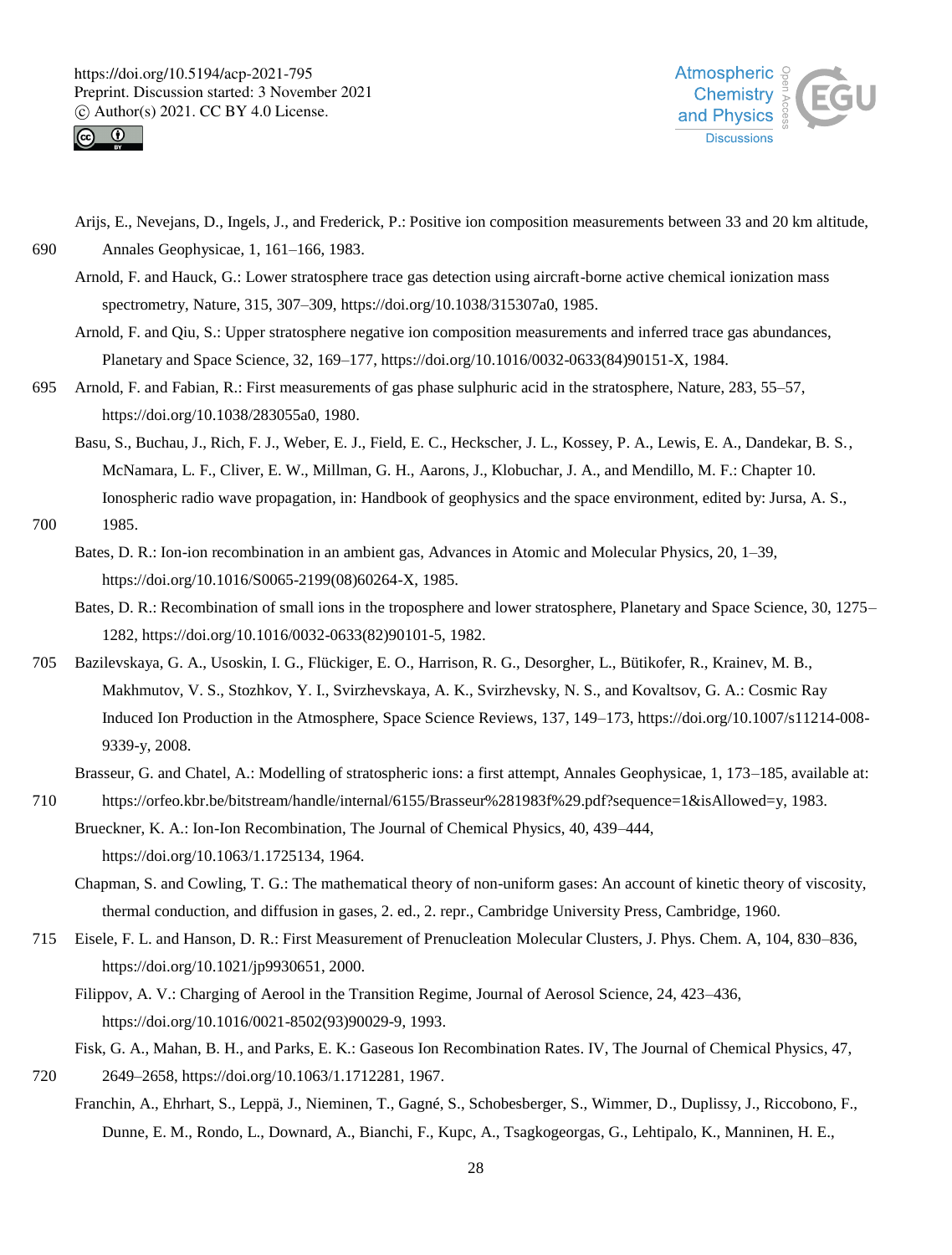



Almeida, J., Amorim, A., Wagner, P. E., Hansel, A., Kirkby, J., Kürten, A., Donahue, N. M., Makhmutov, V., Mathot, S., Metzger, A., Petäjä, T., Schnitzhofer, R., Sipilä, M., Stozhkov, Y., Tomé, A., Kerminen, V.-M., Carslaw, K., Curtius,

725 J., Baltensperger, U., and Kulmala, M.: Experimental investigation of ion–ion recombination under atmospheric conditions, Atmospheric Chemistry and Physics, 15, 7203–7216, https://doi.org/10.5194/acp-15-7203-2015, 2015.

Fuchs, N. A.: On the stationary charge distribution on aerosol particles in a bipolar ionic atmosphere, Geofisica pura e applicata, 56, 185–193, https://doi.org/10.1007/BF01993343, 1963.

Gardner, M. E.: The Recombination of Ions in Pure Oxygen as a Function of Pressure and Temperature, Physical Review, 730 53, 75–83, https://doi.org/10.1103/PhysRev.53.75, 1938.

Gopalakrishnan, R. and Hogan, C. J., J.: Coulomb-influenced collisions in aerosols and dusty plasmas, Physical review. E, Statistical, nonlinear, and soft matter physics, 85, 26410, https://doi.org/10.1103/PhysRevE.85.026410, 2012.

Gringel, W., Käselau, K. H., and Mühleisen, R.: Recombination rates of small ions and their attachment to aerosol particles, Pure and Applied Geophysics, 116, 1101–1113, https://doi.org/10.1007/BF00874674, 1978.

735 Harrison, R. G.: The global atmospheric electrical circuit and climate, Surveys in Geophysics, 25, 441–484, https://doi.org/10.1007/s10712-004-5439-8, 2004.

Hickman, A. P.: Approximate scaling formula for ion–ion mutual neutralization rates, The Journal of Chemical Physics, 70, 4872–4878, https://doi.org/10.1063/1.437364, 1979.

Hirsikko, A., Nieminen, T., Gagné, S., Lehtipalo, K., Manninen, H. E., Ehn, M., Hõrrak, U., Kerminen, V.-M., Laakso, L.,

740 McMurry, P. H., Mirme, A., Mirme, S., Petäjä, T., Tammet, H., Vakkari, V., Vana, M., and Kulmala, M.: Atmospheric ions and nucleation: a review of observations, Atmospheric Chemistry and Physics, 11, 767–798, https://doi.org/10.5194/acp-11-767-2011, 2011.

Hoppel, W. A.: Ion-Aerosol Attachment Coefficients and the Diffusional Charging of Aerosols, in: Electrical Processes in Atmospheres: proceedings of the 5. Internat. Conference on Atmospheric Electricity held at Garmisch-Partenkirchen

745 (Germany), 2 - 7 September 1974, edited by: Dolazek, H. and Reiter, R., Steinkopff, Darmstadt, 60–69, 1977.

Hoppel, W. A. and Frick, G. M.: Ion—Aerosol Attachment Coefficients and the Steady-State Charge Distribution on Aerosols in a Bipolar Ion Environment, Aerosol Science and Technology, 5, 1–21, https://doi.org/10.1080/02786828608959073, 1986.

Israël, H.: Atmospheric Electricity: Volume I. Fundamentals, Conductivity, Ions, 2nd ed., Israel Program for Scientific

750 Translations Ltd, Jerusalem, 1971.

Israël, H.: Atmosphärische Elektrizität: Teil 1. Grundlagen, Leitfähigkeit, Ionen, Akademische Verlagsgesellschaft Geest & Portig K.G., Leipzig, 1957.

Keefe, D., Nolan, P. J., and Scott, J. A.: Influence of Coulomb and Image Forces on Combination in Aerosols, Proceedings of the Royal Irish Academy. Section A: Mathematical and Physical Science, 66, 17–29, available at:

755 https://www.jstor.org/stable/20488658, 1968.

Langevin, M. P.: Recombinaison et mobilités des ions dans les gaz, Annales de chimie et de physique, 433-530, 1903a.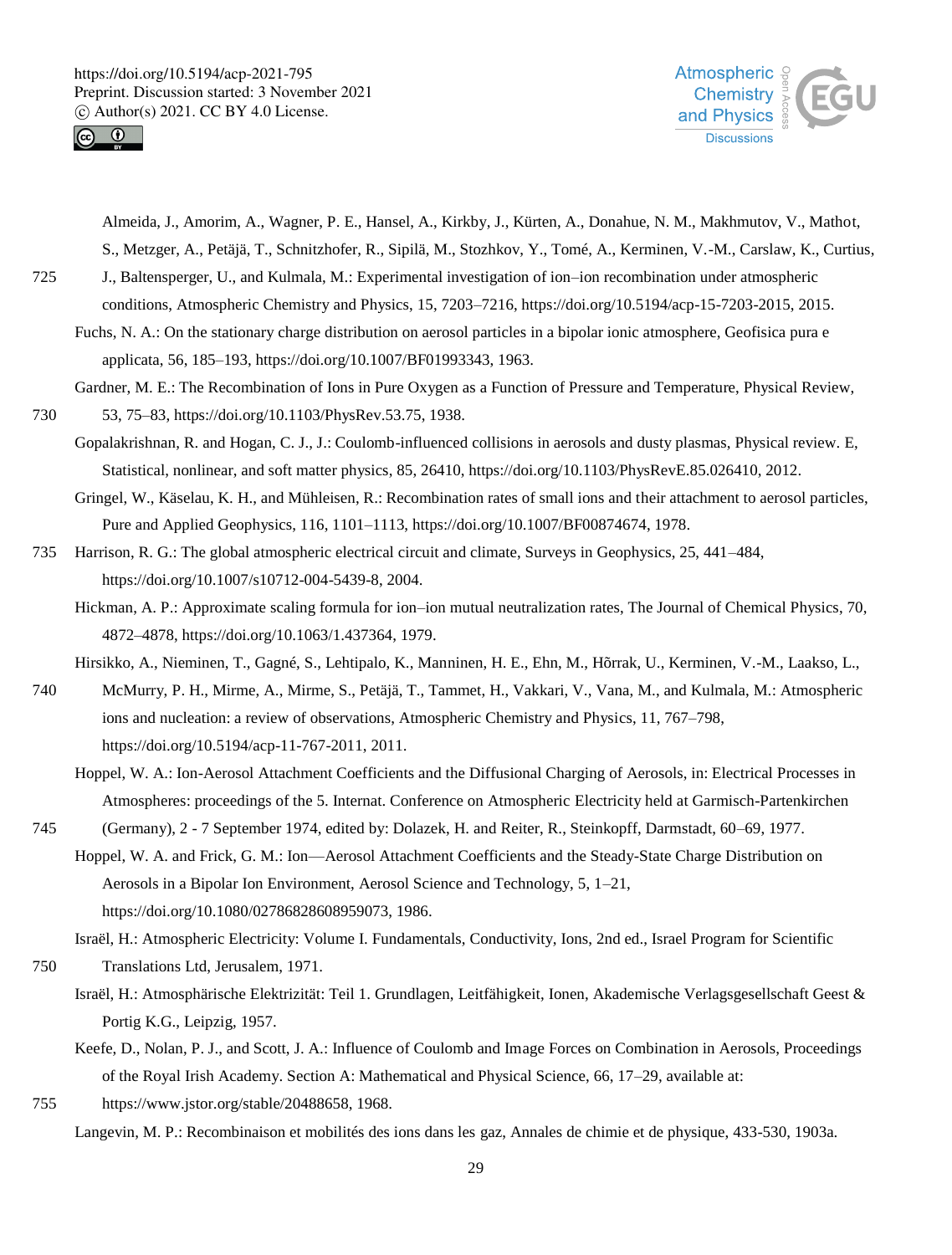



Langevin, M. P.: Sur la loi de recombinaison des ions, Comptes rendus hebdomadaires des séances de l'Académie des sciences, 177-179, 1903b.

Lee, H. S. and Johnsen, R.: Ion–ion recombination studies in ambient helium and argon at atmospheric densities, The Journal

760 of Chemical Physics, 90, 6328–6334, https://doi.org/10.1063/1.456349, 1989.

- Lenz, E.: Die Wiedervereinigung von Ionen in Luft bei niederen Drucken, Zeitschrift für Physik (Zschr. f. Physik), 76, 660– 678, https://doi.org/10.1007/BF01341939, 1932.
- Loeb, L. B.: Basic Processes of Gaseous Electronics, Second edition, revised, University of California Press and Cambridge University Press, Berkeley, Los Angeles and London, 1960.
- 765 Loeb, L. B.: Basic Processes of Gaseous Electronics, University of California Press, Berkeley, 1955.
	- Loeb, L. B. and Marshall, L. C.: The Theory of Recombination of Gaseous Ions, Journal of the Franklin Institute, 208, 371– 388, https://doi.org/10.1016/S0016-0032(29)91182-0, 1929.
	- López-Yglesias, X. and Flagan, R. C.: Ion–Aerosol Flux Coefficients and the Steady-State Charge Distribution of Aerosols in a Bipolar Ion Environment, Aerosol Science and Technology, 47, 688–704,
- 770 https://doi.org/10.1080/02786826.2013.783684, 2013.
	- Miller, T. M.: Parametrization of ion–ion mutual neutralization rate coefficients, The Journal of Chemical Physics, 72, 4659– 4660, https://doi.org/10.1063/1.439711, 1980.
	- Miller, T. M., Friedman, J. F., and Viggiano, A. A.: A new technique for studying ion–ion recombination in a flowing afterglow Langmuir probe apparatus: Ar+ recombining with Cl2−, CCl2O−, Br2−, SF5− and SF6−, International Journal

775 of Mass Spectrometry, 267, 190–198, https://doi.org/10.1016/j.ijms.2007.02.033, 2007.

Morita, Y.: Recent measurements of electrical conductivity and ion pair production rate, and the ion-ion recombination coefficient derived from them in the lower stratosphere, Journal of Geomagnetism and Geoelectricity, 35, 29–38, https://doi.org/10.5636/jgg.35.29, 1983.

Natanson, G. L.: On the Theory of the Charging of Amicroscopic Aerosol Particles as a Result of Capture if Gas Ions,

780 Journal of Technical Physics, 5, 538–551, 1960a.

- Natanson, G. L.: On the Theory of the Charging of Amicroscopic Aerosol Particles as a Result of Capture if Gas Ions, Zhurnal Tekhnicheskoi Fiziki, 30, 573–588, 1960b.
- Natanson, G. L.: The Theory of Volume Recombination of Ions, Journal of Technical Physics, 4, 1263–1269, 1959a.
- Natanson, G. L.: The Theory of Volume Recombination of Ions, Zhurnal Tekhnicheskoi Fiziki, 29, 1373–1380, 1959b.
- 785 National Oceanic and Atmospheric Administration, National Aeronautics and Space Administration, and United States Air Force: U.S. Standard Atmosphere, 1976, U.S. Government Printing Office, Washington, D.C., 1976.

Nolan, P. J.: The Recombination Law for Weak Ionisation, Proceedings of the Royal Irish Academy. Section A: Mathematical and Physical Science, 49, 67–90, available at: https://www.jstor.org/stable/20488452, 1943.

Rosen, J. M. and Hofmann, D. J.: Balloon-borne measurements of electrical conductivity, mobility, and the recombination

790 coefficient, Journal of Geophysical Research: Oceans, 86, 7406–7410, https://doi.org/10.1029/JC086iC08p07406, 1981.